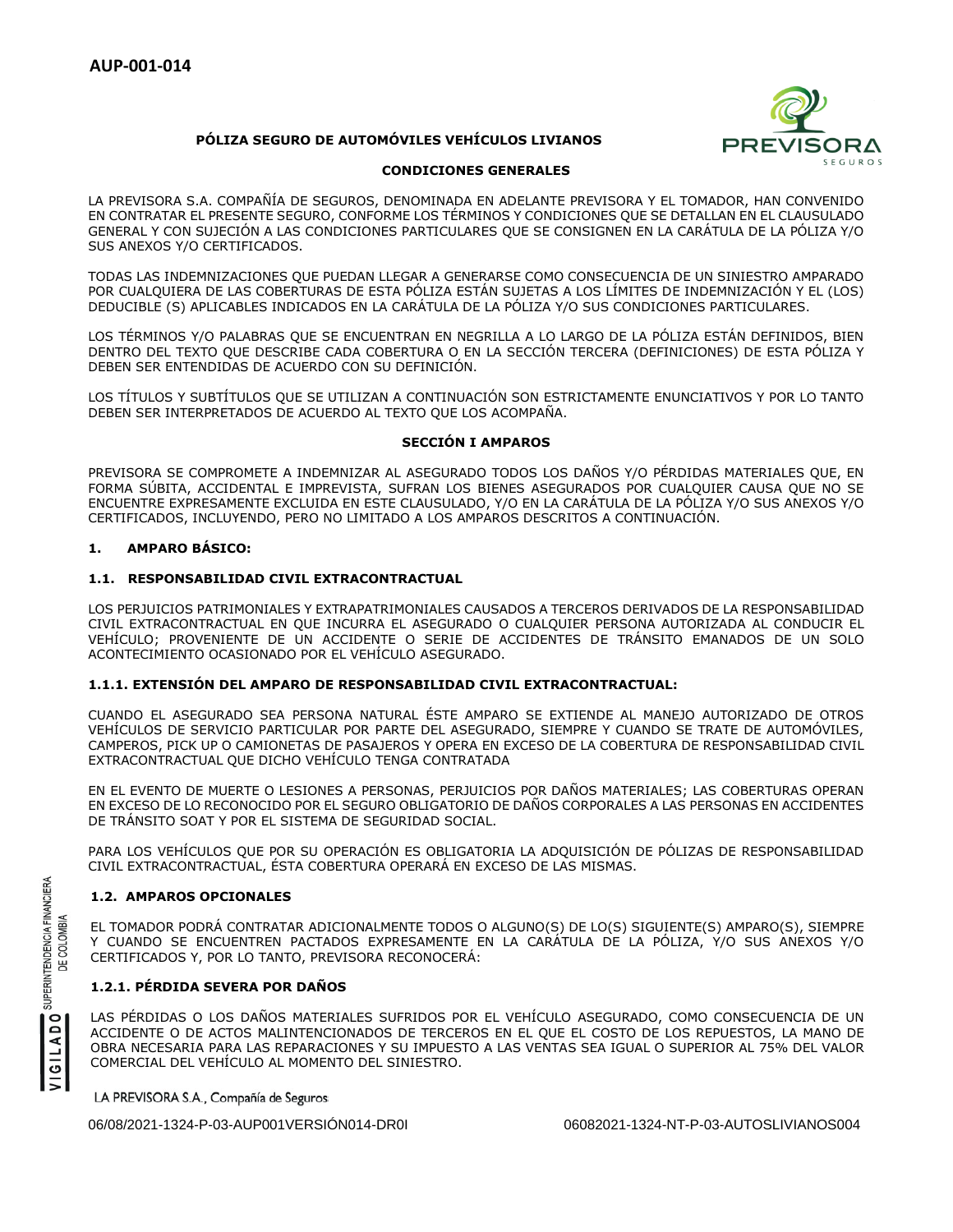EN CASO DE QUE EL VALOR DE LA INDEMNIZACIÓN SEA IGUAL O SUPERIOR AL 90% DEL VALOR COMERCIAL DEL VEHÍCULO AL MOMENTO DE LA OCURRENCIA DEL SINIESTRO, EL VEHÍCULO SERÁ DECLARADO DESTRUCCIÓN TOTAL, CASO EN EL CUAL EL ASEGURADO PROCEDERÁ A CANCELAR LA MATRÍCULA DE MOVILIZACIÓN DEL VEHÍCULO ANTE EL ORGANISMO COMPETENTE, ESTANDO A SU CARGO TODOS LOS GASTOS A QUE HUBIERE LUGAR PARA EFECTUAR LA CORRESPONDIENTE CANCELACIÓN.

# **1.2.2. PÉRDIDA MENOR POR DAÑOS**

LAS PÉRDIDAS O LOS DAÑOS MATERIALES SUFRIDOS POR EL VEHÍCULO ASEGURADO Y SUS ACCESORIOS DESCRITOS EN LA PÓLIZA, COMO CONSECUENCIA DE UN ACCIDENTE O POR ACTOS MAL INTENCIONADOS DE TERCEROS, EN EL QUE EL COSTO DE LOS REPUESTOS, LA MANO DE OBRA NECESARIA PARA LAS REPARACIONES Y SU IMPUESTO A LAS VENTAS, SEA INFERIOR AL 75% DEL VALOR COMERCIAL DEL VEHÍCULO, AL MOMENTO DEL SINIESTRO.

# **1.2.3. PÉRDIDA SEVERA POR HURTO**

LA PÉRDIDA TOTAL Y PERMANENTE DEL VEHÍCULO Y SUS ACCESORIOS DESCRITOS EN PÓLIZA, POR CAUSA DE CUALQUIER MODALIDAD DE HURTO.

LAS PÉRDIDAS SUFRIDAS POR EL VEHÍCULO ASEGURADO DURANTE EL TIEMPO QUE ESTUVO DESAPARECIDO, SI SE PRODUJESE LA RECUPERACIÓN DEL MISMO ANTES DEL PAGO DE LA INDEMNIZACIÓN Y EL ASEGURADO OPTA POR RECIBIRLO NUEVAMENTE CONFORME SE INDICA A CONTINUACIÓN:

- LA REPARACIÓN DE LOS DAÑOS QUE SEAN CONSECUENCIA DEL HURTO, SIEMPRE Y CUANDO NO SE HAYA PRODUCIDO AÚN EL PAGO DE LA INDEMNIZACIÓN POR PARTE DE PREVISORA, EN CASO DE QUE EL VEHÍCULO HURTADO SEA RECUPERADO ANTES DEL PAGO DE LA INDEMNIZACIÓN Y EL ASEGURADO HAYA TOMADO LA OPCIÓN DE RECIBIRLO EN DEVOLUCIÓN.
- SI EL VEHÍCULO ES RECUPERADO UNA VEZ PAGADA LA INDEMNIZACIÓN, EL BENEFICIARIO PODRÁ CONSERVARLA, O READQUIRIR EL VEHÍCULO RESTITUYENDO LA INDEMNIZACIÓN PERCIBIDA, EN UN TÉRMINO MÁXIMO DE QUINCE (15) DÍAS COMUNES SIGUIENTES A LA FECHA EN QUE HAYA TENIDO NOTICIA DE LA RECUPERACIÓN DEL VEHÍCULO.
- EL ASEGURADO PARTICIPARÁ PROPORCIONALMENTE EN LA VENTA DEL SALVAMENTO, TENIENDO EN CUENTA EL DEDUCIBLE Y EL INFRASEGURO SI HAY LUGAR A ELLO Y DESCONTANDO LOS GASTOS EN QUE INCURRIÓ PREVISORA PARA SU RECUPERACIÓN Y VENTA.
- EN EL CASO QUE EL VEHÍCULO FUERE DECLARADO DESTRUCCIÓN TOTAL, LA MATRÍCULA DEL MISMO SERÁ CANCELADA ANTE EL ORGANISMO COMPETENTE, ESTANDO A CARGO DEL ASEGURADO TODOS LOS GASTOS A QUE HUBIERE LUGAR PARA EFECTUAR LA CORRESPONDIENTE CANCELACIÓN. Y POR CONSIGUIENTE NO HABRÁ VENTA DE SALVAMENTO.

# **1.2.3.1. INSTALACIÓN Y FUNCIONAMIENTO DEL DISPOSITIVO EL CAZADOR**

CUANDO EN LA PÓLIZA ASÍ SE INDIQUE, EL ASEGURADO SE OBLIGA EN UN TÉRMINO NO MAYOR A DIEZ (10) DÍAS HÁBILES CONTADOS A PARTIR DE LA FECHA DE INICIO DE VIGENCIA DEL SEGURO A EFECTUAR LA INSTALACIÓN DEL DISPOSITIVO EL CAZADOR, EL CUAL DEBERÁ ESTAR EN FUNCIONAMIENTO DURANTE LA VIGENCIA DEL SEGURO.

EL ASEGURADO SE OBLIGA A APORTAR A PREVISORA EN DICHO TÉRMINO, EL CORRESPONDIENTE CERTIFICADO DE LA FIRMA QUE PRESTA ESTE SERVICIO, DONDE SE INDIQUE QUE EL DISPOSITIVO SE ENCUENTRA INSTALADO Y AL DÍA EN LOS PAGOS DEL SERVICIO.

VENCIDO EL PLAZO ESTABLECIDO, SIN QUE EL ASEGURADO HAYA CUMPLIDO CON ESTA OBLIGACIÓN DE INSTALAR Y MANTENER EN FUNCIONAMIENTO EL DISPOSITIVO DURANTE LA VIGENCIA DEL SEGURO, EN CASO DE SINIESTRO POR PÉRDIDA SEVERA POR HURTO, EL DEDUCIBLE A APLICAR SERÁ DEL 30% DE LA PÉRDIDA.

# **1.2.4. PÉRDIDA MENOR POR HURTO**

LA PÉRDIDA O DAÑO DE LAS PARTES Y/O ACCESORIOS DESCRITOS EN LA PÓLIZA POR CAUSA DE CUALQUIER MODALIDAD DE HURTO O SUS TENTATIVAS.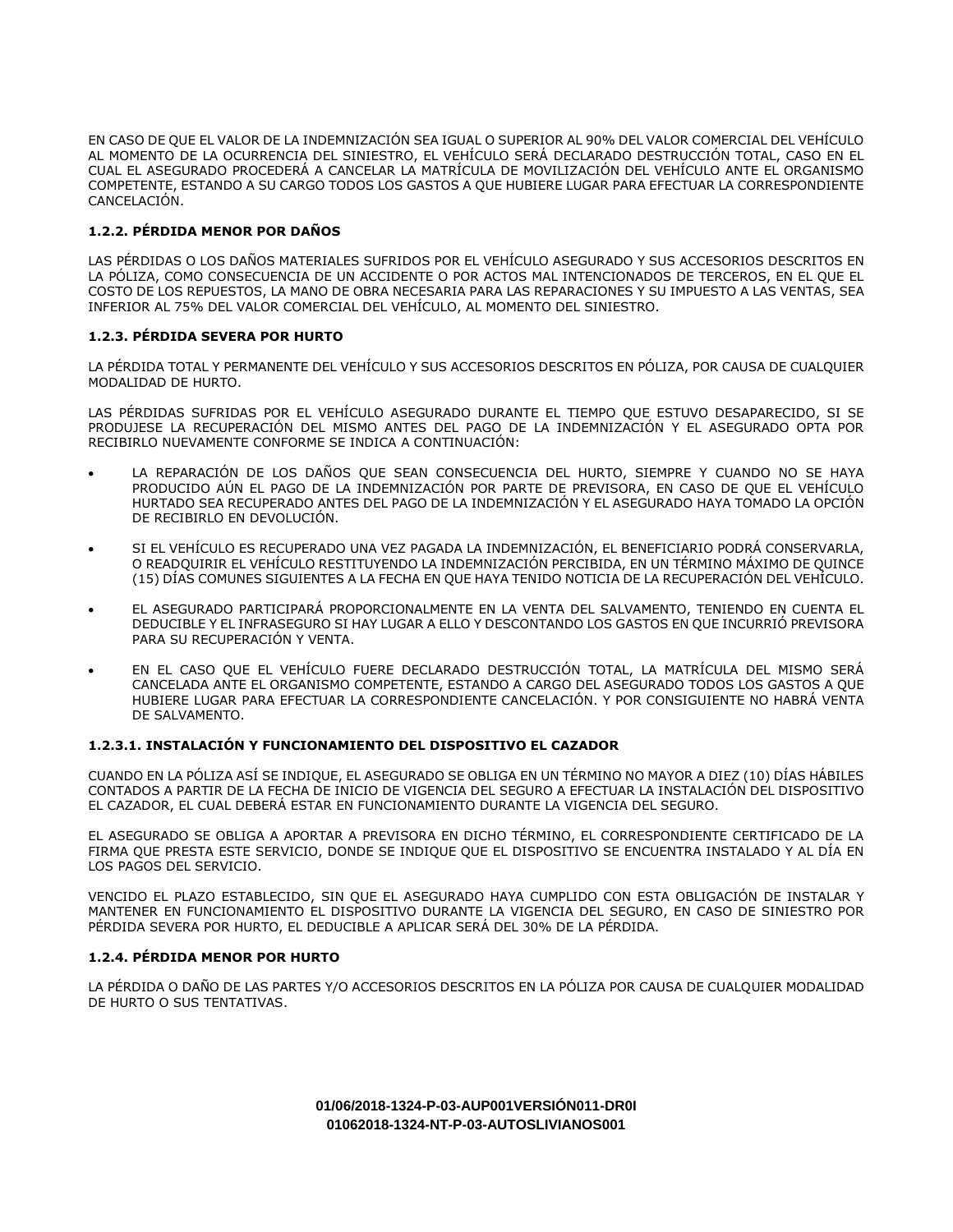# **1.2.5. GASTOS DE TRANSPORTE**

LOS GASTOS DE TRANSPORTE EN QUE INCURRA EL ASEGURADO MIENTRAS ESTÉ PRIVADO DEL USO DEL VEHÍCULO ASEGURADO, EN CASO DE PÉRDIDA SEVERA POR DAÑOS O POR HURTO, HASTA POR UNA SUMA DIARIA POR EL NÚMERO DE DÍAS. EN TODO CASO DICHA SUMA NO EXCEDERÁ, EL VEINTE POR CIENTO (20%) DEL MONTO NETO A INDEMNIZAR, DESCONTADO EL DEDUCIBLE.

LOS GASTOS DE TRANSPORTE SERÁN LIQUIDADOS A PARTIR DEL DÍA SIGUIENTE AL CUAL EL ASEGURADO HAYA DEMOSTRADO LA OCURRENCIA Y CUANTÍA DE LA PÉRDIDA SEVERA POR DAÑOS O POR HURTO A PREVISORA Y TERMINARÁ CUANDO SE HAGA EFECTIVO EL RECONOCIMIENTO DE LA INDEMNIZACIÓN.

ESTE AMPARO APLICA SI EL ASEGURADO NO HA HECHO USO DEL AMPARO DE VEHÍCULO DE REEMPLAZO.

# **1.2.6. GASTOS DE GRÚA, TRANSPORTE Y PROTECCIÓN DEL VEHÍCULO ASEGURADO**

LOS GASTOS INCURRIDOS DE GRÚA, TRANSPORTE Y PROTECCIÓN DEL VEHÍCULO ASEGURADO, EN CASO DE PÉRDIDA SEVERA POR DAÑOS O HURTO, O PÉRDIDA MENOR POR DAÑOS O POR HURTO AMPARADA POR ESTE SEGURO, HASTA POR UNA SUMA MÁXIMA DEL 20% DEL MONTO NETO A INDEMNIZAR, DESCONTADO EL DEDUCIBLE, DESDE EL LUGAR DONDE OCURRIÓ EL SINIESTRO HASTA EL TALLER DE REPARACIÓN, GARAJE O PARQUEADERO MÁS CERCANO AL LUGAR DEL ACCIDENTE, O DONDE APARECIERE EL VEHÍCULO EN CASO DE HURTO U OTRO LUGAR, CASO EN EL CUAL SE REQUIERE PREVIA AUTORIZACIÓN EXPRESA DE PREVISORA.

## **1.2.7. TEMBLOR, TERREMOTO, ERUPCIÓN VOLCÁNICA, MAREMOTOS, CAÍDA DE PIEDRAS, INUNDACIÓN, VIENTOS FUERTES, LLUVIA, HURACÁN, TORNADO Y CICLÓN**

LOS DAÑOS Y PÉRDIDAS SUFRIDAS POR EL VEHÍCULO ASEGURADO, CAUSADOS POR EVENTOS DE LA NATURALEZA COMO INCENDIO, TEMBLOR, TERREMOTO ERUPCIÓN VOLCÁNICA, MAREMOTOS, CAÍDA DE PIEDRAS, INUNDACIÓN, VIENTOS FUERTES, LLUVIAS, HURACÁN, TORNADO Y CICLÓN.

# **1.2.8. PROTECCIÓN PATRIMONIAL**

LOS DAÑOS Y PERJUICIOS PATRIMONIALES Y EXTRAPATRIMONIALES, QUE CAUSE EL ASEGURADO O LAS PERSONAS AUTORIZADAS PARA LA CONDUCCIÓN DEL VEHÍCULO ASEGURADO A TERCEROS, ASÍ COMO LOS DAÑOS QUE SUFRA EL VEHÍCULO ASEGURADO CUANDO EL CONDUCTOR DESATIENDA LAS SEÑALES REGLAMENTARIAS DE TRÁNSITO, CAREZCA DE LICENCIA PARA CONDUCIR VEHÍCULOS DE CLASE Y CONDICIONES ESTIPULADAS EN LA PRESENTE PÓLIZA O ÉSTA NO SE ENCUENTRE VIGENTE O CUANDO ÉSTE SE ENCUENTRE BAJO EL INFLUJO DE BEBIDAS EMBRIAGANTES, DROGAS TÓXICAS, HEROICAS O ALUCINÓGENOS, HASTA EL LÍMITE DE LA SUMA ASEGURADA.

QUEDA ENTENDIDO QUE ESTE AMPARO ADICIONAL NO EXIME DE RESPONSABILIDAD AL CONDUCTOR AUTORIZADO DEL VEHÍCULO A MENOS QUE SE TRATE DEL ASEGURADO, SUS PARIENTES EN LÍNEA DIRECTA O COLATERAL DENTRO DEL SEGUNDO GRADO DE CONSANGUINIDAD, SU PADRE ADOPTANTE, SU HIJO ADOPTIVO O SU CÓNYUGE NO DIVORCIADO, POR LO CUAL PREVISORA PODRÁ SUBROGARSE CONTRA EL CONDUCTOR, HASTA POR LA TOTALIDAD DE LA INDEMNIZACIÓN PAGADA, EN TODOS LOS DERECHOS DEL ASEGURADO.

## **1.3. AMPAROS ASISTENCIALES**

EL TOMADOR PODRÁ CONTRATAR ADICIONALMENTE TODOS O ALGUNO(S) DE LO(S) SIGUIENTE(S) AMPARO(S) SIEMPRE Y CUANDO SE ENCUENTREN PACTADOS EXPRESAMENTE EN LA CARÁTULA DE LA PÓLIZA Y/O SUS ANEXOS Y/O CERTIFICADOS Y POR LO TANTO PREVISORA:

## **1.3.1. ASISTENCIA JURÍDICA EN PROCESO PENAL**

LOS COSTOS DEL ABOGADO QUE REQUIERA EL ASEGURADO Y/O EL CONDUCTOR AUTORIZADO, PARA EL PROCESO PENAL QUE SE INICIE COMO CONSECUENCIA DIRECTA Y EXCLUSIVA DE LESIONES PERSONALES Y/O DE HOMICIDIO EN ACCIDENTE DE TRÁNSITO OCURRIDO DURANTE LA VIGENCIA DE LA PÓLIZA, CAUSADOS CON EL VEHÍCULO ASEGURADO, MIENTRAS QUE EL MISMO SEA CONDUCIDO POR AQUELLOS, CON SUJECIÓN A LA TABLA DE HONORARIOS CONSIGNADA EN LA SECCIÓN (IV) Y A LAS SIGUIENTES CONDICIONES:

A. EL AMPARO SE EXTIENDE A LA CONDUCCIÓN LÍCITA DE OTROS VEHÍCULOS DE SERVICIO PARTICULAR SIEMPRE Y CUANDO SE TRATE DE AUTOMÓVILES, CAMPEROS O CAMIONETAS DE PASAJEROS O DE VEHÍCULOS SIMILARES AL ASEGURADO.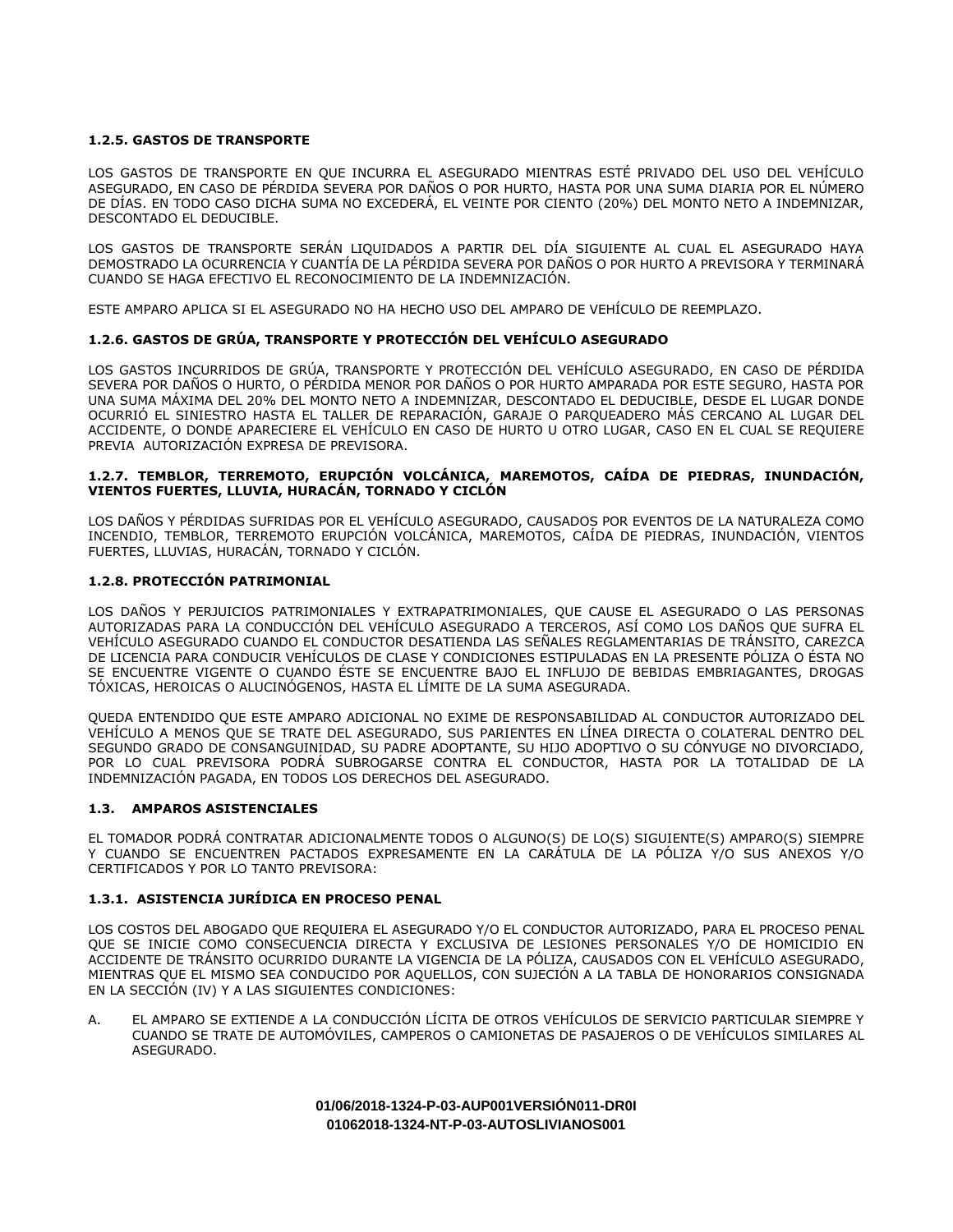- B. SOLAMENTE SE RECONOCERÁN LOS HONORARIOS PAGADOS A ABOGADOS DESIGNADOS POR EL ASEGURADO CON TARJETA PROFESIONAL O CON LICENCIA TEMPORAL VIGENTE QUE APODEREN AL ASEGURADO O CONDUCTOR AUTORIZADO Y NO SEAN NOMBRADOS DE "OFICIO". EN TODO CASO DEBERÁN CONTAR CON LA AUTORIZACIÓN PREVIA DE PREVISORA.
- C. ESTE AMPARO ES INDEPENDIENTE DE LOS DEMÁS OTORGADOS POR LA PÓLIZA Y POR CONSIGUIENTE NINGÚN PAGO PUEDE SER INTERPRETADO COMO ACEPTACIÓN TÁCITA DE LA RESPONSABILIDAD DE PREVISORA.
- D. PREVISORA PRESTARÁ DIRECTAMENTE O A TRAVÉS DE UN PROVEEDOR DESIGNADO PARA TAL FIN, EL SERVICIO DE ASISTENCIA JURÍDICA PRELIMINAR EN EL SITIO DEL ACCIDENTE AL CONDUCTOR DEL VEHÍCULO ASEGURADO O MEDIANTE UNA ASESORÍA TELEFÓNICA Y/O PRESENCIA DE UN ABOGADO EN EL LUGAR DE LOS HECHOS. CUALQUIER EROGACIÓN REALIZADA POR EL ASEGURADO NO SERÁ OBJETO DE REEMBOLSO, EN CASO DE QUE ESTE HUBIERE CONTRATADO POR SU CUENTA DICHO SERVICIO JURÍDICO.

# **1.3.2. ASISTENCIA JURÍDICA EN PROCESO CIVIL**

LOS COSTOS DEL ABOGADO QUE REQUIERA EL ASEGURADO PARA EL PROCESO CIVIL O INCIDENTE DE REPARACIÓN INTEGRAL DENTRO DEL PROCESO PENAL QUE SE INICIE COMO CONSECUENCIA DIRECTA Y EXCLUSIVA DE UN ACCIDENTE DE TRÁNSITO OCURRIDO DENTRO DE LA VIGENCIA DE LA PÓLIZA EN EL QUE SE HAYA VISTO INVOLUCRADO EL VEHÍCULO ASEGURADO, MIENTRAS QUE SEA CONDUCIDO POR EL ASEGURADO O POR PERSONA AUTORIZADA POR ÉL; SIEMPRE Y CUANDO NO OPERE CAUSAL DE EXCLUSIÓN ALGUNA, QUE AFECTE EL AMPARO DE RESPONSABILIDAD CIVIL EXTRACONTRACTUAL, CON SUJECIÓN A LA TABLA DE HONORARIOS ESTABLECIDA EN LA SECCIÓN (IV) DE ESTA PÓLIZA.

SOLAMENTE SE RECONOCERÁN LOS HONORARIOS ASIGNADOS AL ABOGADO CON TARJETA PROFESIONAL VIGENTE O CON LICENCIA TEMPORAL VIGENTE QUE NO SEAN NOMBRADOS DE "OFICIO", DESIGNADO DIRECTAMENTE POR EL ASEGURADO, EN TODO CASO DEBERÁN CONTAR CON LA AUTORIZACIÓN PREVIA DE PREVISORA.

ESTE AMPARO SÓLO OTORGA COBERTURA PARA LAS ACTUACIONES PROCESALES REALIZADAS EN LA PRIMERA INSTANCIA. PREVISORA DETERMINARÁ PREVIAMENTE SI SE AFRONTA O NO UN PROCESO, LUEGO DE EVALUAR LAS PRETENSIONES Y HONORARIOS, PARA LO CUAL EL ASEGURADO DEBERÁ OBTENER ANTES DE LA CONTESTACIÓN DE LA DEMANDA, LA AUTORIZACIÓN CORRESPONDIENTE DE PARTE DE PREVISORA.

## **1.3.3 ASISTENCIA EN VIAJE A VEHÍCULOS LIVIANOS DE SERVICIO PARTICULAR Y PÚBLICO**

EN ADICIÓN A LOS TÉRMINOS Y CONDICIONES DE LA PÓLIZA, PREVISORA CUBRIRÁ LOS SERVICIOS DE ASISTENCIA EN VIAJE QUE SE DETALLAN EN EL ANEXO DE ASISTENCIA CORRESPONDIENTE.

## **1.3.4. PEQUEÑOS ACCESORIOS Y LLANTAS ESTALLADAS**

## **1.3.4.1. PEQUEÑOS ACCESORIOS**

RECONOCERÁ AL ASEGURADO POR REPOSICIÓN E INSTALACIÓN A TRAVÉS DEL PROVEEDOR DESIGNADO, LOS DAÑOS SÚBITOS O HURTO, ÚNICAMENTE DE LOS SIGUIENTES ELEMENTOS: **LAS LUNAS DE ESPEJO, ESPEJOS, TAPAS DE ESPEJO, VIDRIOS LATERALES, LOS EMBLEMAS EXTERNOS, LOS BRAZOS LIMPIABRISAS, LA TAPA DE GASOLINA Y ANTENAS FIJAS**, LOS CUALES SE SUMINISTRARAN POR UN PRODUCTO NUEVO, DE IGUALES O SIMILARES ESPECIFICACIONES.

PREVISORA NO SE HACE RESPONSABLE POR EL REEMPLAZO DE ACCESORIOS QUE NO ESTÉN A LA VENTA EN COLOMBIA, QUE HAYAN SIDO DESCONTINUADOS O QUE HAYAN SIDO FABRICADOS CON DISEÑO EXCLUSIVO, Y EN DICHOS EVENTOS PODRÁ ENTREGAR UN PRODUCTO SIMILAR, EQUIVALENTE AL PRODUCTO SOLICITADO, O AL PRODUCTO QUE LO HAYA SUSTITUIDO EN PRODUCCIÓN, PERO NUNCA LA PRESTACIÓN A SER RECONOCIDA AL ASEGURADO SERÁ PAGADA EN DINERO.

EN CASO DE NO SER POSIBLE REALIZAR DICHA SUSTITUCIÓN, EL BENEFICIARIO PODRÁ REALIZAR LA SUSTITUCIÓN CON OTRO PROVEEDOR, PREVIA AUTORIZACIÓN DE PREVISORA. BAJO NINGUNA CIRCUNSTANCIA HABRÁ LUGAR A REEMBOLSO SIN DICHA AUTORIZACIÓN. ESTE SERVICIO OPERA ÚNICA Y EXCLUSIVAMENTE RESPECTO A VEHÍCULOS DE USO PARTICULAR.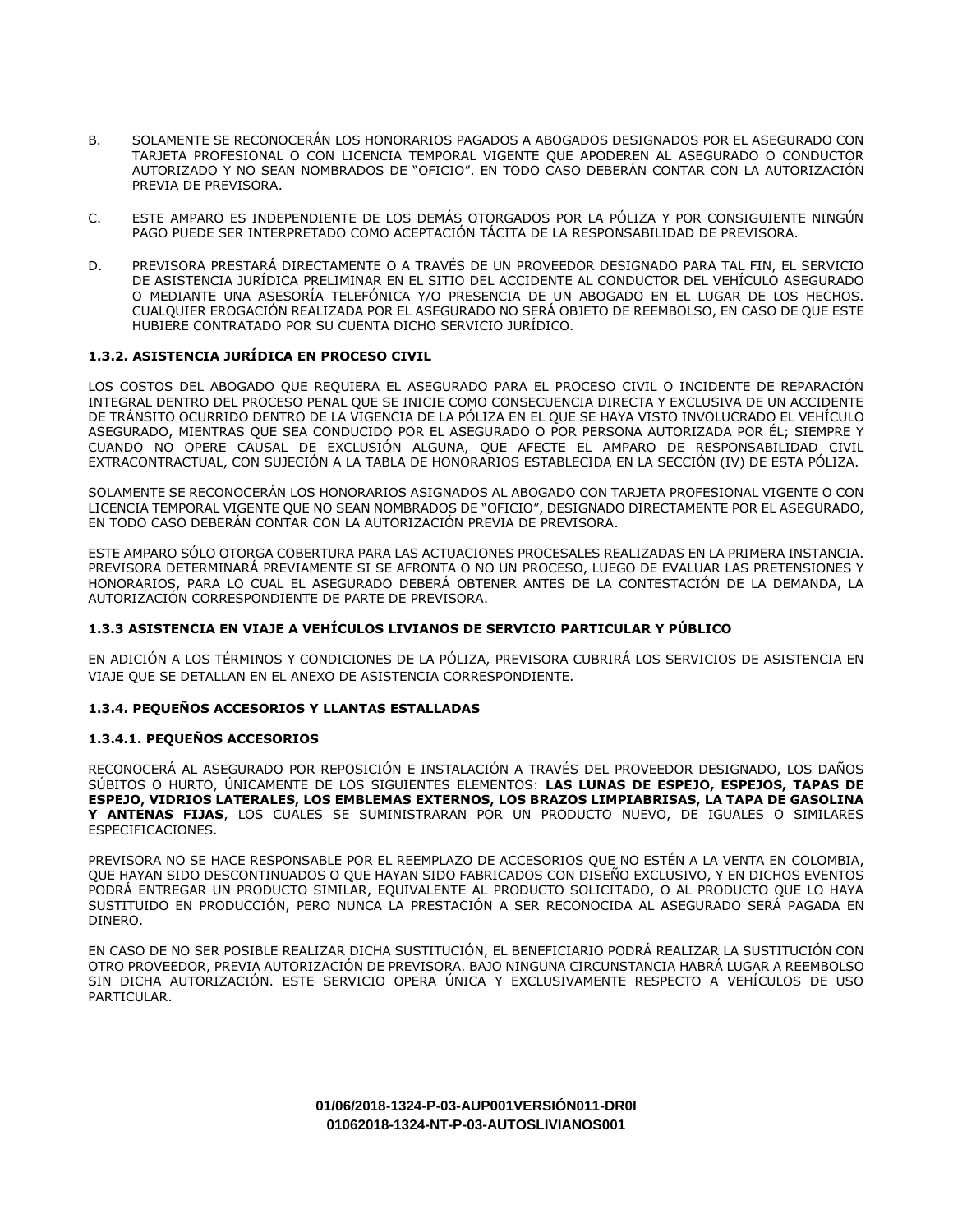# **1.3.4.2. LLANTAS ESTALLADAS**

RECONOCERÁ AL ASEGURADO, EL CAMBIO DE LAS LLANTAS, QUE SUFRAN UN ESTALLIDO DEBIDO A LA NORMAL OPERACIÓN DEL MISMO. DE IGUAL FORMA CUBRE LA REPOSICIÓN DE LOS AMORTIGUADORES COMO CONSECUENCIA DEL ESTALLIDO DE LA LLANTA, BAJO LOS SIGUIENTES LÍMITES Y CONDICIONES:

- A. SOLAMENTE SE REEMPLAZARÁN LAS LLANTAS Y AMORTIGUADORES QUE CUMPLAN CON LAS CARACTERÍSTICAS DE ANCHO Y ALTO ORIGINALES INDICADAS POR EL FABRICANTE DEL VEHÍCULO.
- B. SI LA MARCA DE LA LLANTA O DEL AMORTIGUADOR NO SE CONSIGUE EN EL MERCADO LOCAL, SE REEMPLAZARÁ LA LLANTA CON UNA DE CARACTERÍSTICAS SIMILARES A LA AFECTADA.
- C. TODA INDEMNIZACIÓN SE RECONOCERÁ POR REPOSICIÓN, BAJO NINGUNA CONDICIÓN SE INDEMNIZARÁ CON DINERO.
- D. LOS VALORES DE LAS LLANTAS Y/O DE LOS AMORTIGUADORES SE ESTIMAN CON EL VALOR NORMAL EXISTENTE E HISTÓRICO DEL MERCADO.
- E. EL VALOR DEL MONTAJE SE INCLUYE DENTRO DEL AMPARO, CUALQUIER OTRO SERVICIO CORRERÁ POR CUENTA DEL ASEGURADO.
- F. LA COMPAÑÍA REMITIRÁ AL ASEGURADO A UNO DE LOS PUNTOS AUTORIZADOS PARA EFECTUAR EL CAMBIO DE LA LLANTA Y/O LOS AMORTIGUADORES.
- G. NO SE CUBRIRÁ EL VALOR DE LA LLANTA Y/O LOS AMORTIGUADORES CUANDO COMO CONSECUENCIA DE UN SINIESTRO SE HAYA RECLAMADO Y OBTENIDO INDEMNIZACIÓN POR EL VALOR DE ELLA.
- H. EL ASEGURADO NO TENDRÁ QUE PAGAR NINGÚN TIPO DE DEDUCIBLE PARA QUE SU(S) LLANTA(S) Y/O SU(S) AMORTIGUADOR(ES), EN LOS TÉRMINOS DE LA PRESENTE COBERTURA, SEA(N) REEMPLAZADO(S).

EL LÍMITE DE LA COBERTURA ES DE HASTA LA SUMA DE 20 SMDLV INCLUIDO EL IVA POR EVENTO Y DOS (2) EVENTOS AL AÑO; SIN APLICACIÓN DE DEDUCIBLE ALGUNO. ASÍ MISMO, OPERA EN LAS SIGUIENTES CIUDADES: ARMENIA, BARRANQUILLA, BOGOTÁ, BUCARAMANGA, CALI, CARTAGENA, IBAGUÉ, MANIZALES. MEDELLÍN, PERRERÍA, TUNJA Y VILLAVICENCIO.

## **1.3.5. VEHÍCULO DE REEMPLAZO (PARA VEHÍCULOS ASEGURADOS DE USO PARTICULAR)**

EL SERVICIO DE VEHÍCULO DE REEMPLAZO, EN CASO DE SINIESTRO CUBIERTO POR ÉSTE SEGURO POR DAÑOS O HURTO, QUE AFECTE EL VEHÍCULO ASEGURADO.

LA COBERTURA APLICA SÓLO PARA VEHÍCULOS LIVIANOS PARTICULARES Y NO ES APLICABLE A VEHÍCULOS DE SERVICIO PÚBLICO Y/O ESPECIAL, VEHÍCULOS DE MÁS DE 3,5 TONELADAS DE CAPACIDAD DE CARGA, MOTOCICLETAS, ISOCARROS, MAQUINARIA AMARILLA, MOTOCARROS, VEHÍCULOS DE ALQUILER, VEHÍCULOS CONVERTIDOS A MODELOS DIFERENTES AL ORIGINAL, VEHÍCULOS QUE TRANSPORTAN SUSTANCIAS AZAROSAS Y/O EXPLOSIVAS, NI A VEHÍCULOS SANEADOS.

EL SERVICIO SE ENCUENTRA DISPONIBLE EN LAS SIGUIENTES CIUDADES: ARMENIA, CALI, MANIZALES, PEREIRA, BARRANQUILLA, BOGOTÁ, BUCARAMANGA, CARTAGENA, CÚCUTA, IBAGUÉ, MEDELLÍN, MONTERÍA, NEIVA, PASTO, POPAYÁN, SANTA MARTA, TUNJA, VALLEDUPAR Y VILLAVICENCIO.

SE PODRÁ HACER USO DEL SERVICIO UNA VEZ SE ENCUENTRE AUTORIZADA LA REPARACIÓN DEL VEHÍCULO POR LA OCURRENCIA DEL SINIESTRO Y QUE EL VEHÍCULO HAYA INGRESADO AL TALLER PARA LA REALIZACIÓN DE LA MISMA. EL TIEMPO DE USO DEL VEHÍCULO DE REEMPLAZO CORRESPONDERÁ AL PACTADO, PARA LAS PÉRDIDAS MENORES Y PÉRDIDAS SEVERAS. PREVIO CUMPLIMIENTO DE LOS REQUISITOS ESTABLECIDOS PARA LA ENTREGA DEL VEHÍCULO INDICADO EN EL NUMERAL 1.3.5.1 DE LA SECCIÓN (I).

# **1.3.5.1. CONDICIONES DE ENTREGA DEL VEHÍCULO DE REEMPLAZO**

EL ASEGURADO DEBERÁ CUMPLIR LAS SIGUIENTES CONDICIONES PARA LA ENTREGA DEL VEHÍCULO:

- AVISAR EL SINIESTRO EN LOS CANALES PREVISTOS PARA ELLO EN LA COMPAÑÍA.
- CUMPLIR LOS REQUISITOS Y EXIGENCIAS DEL PROVEEDOR DE SERVICIO.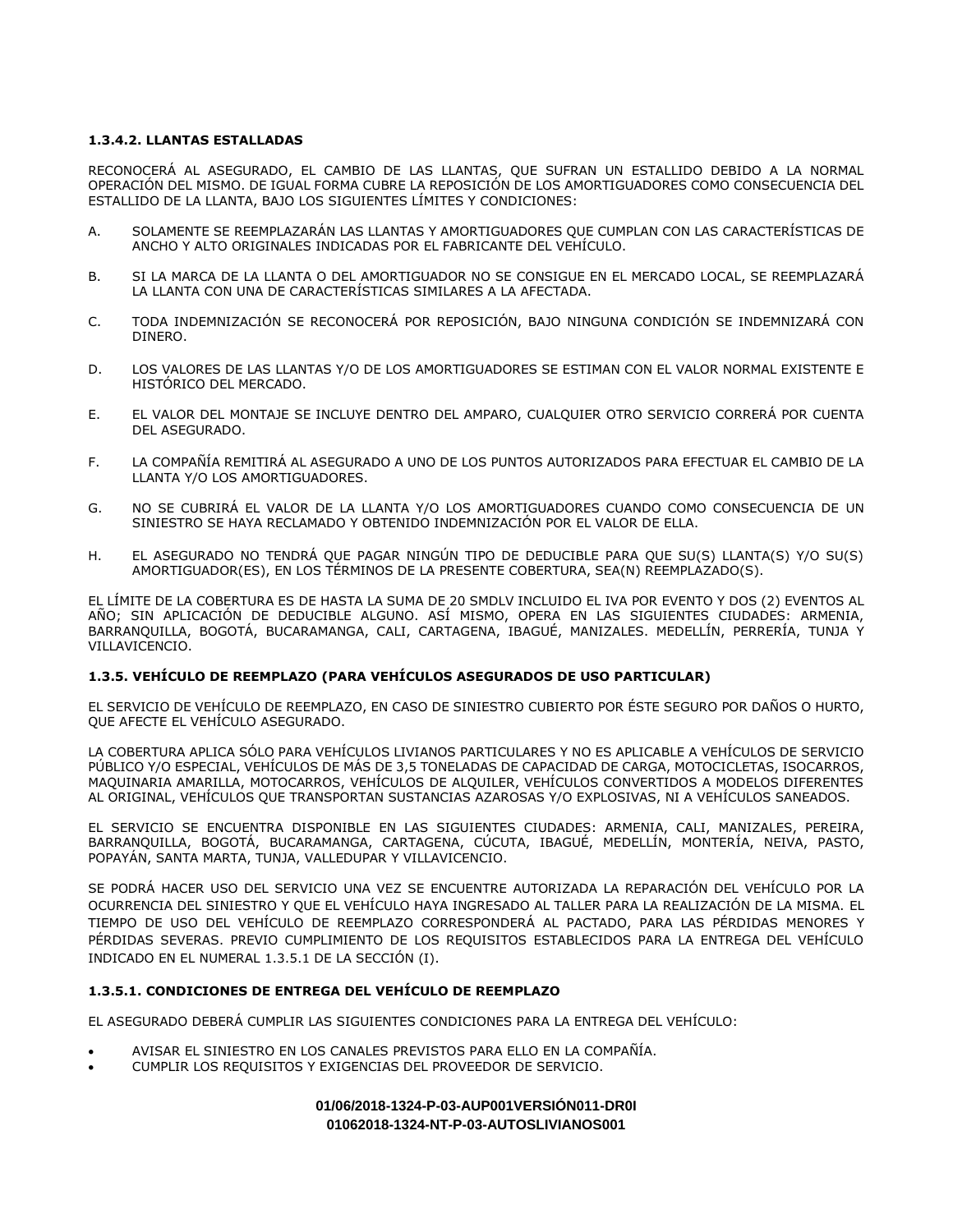- DEVOLVER EL VEHÍCULO EN LAS OFICINAS DEL PROVEEDOR EL DÍA FECHA Y HORA INDICADO POR EL PROVEEDOR DEL SERVICIO.
- DÍA ADICIONAL QUE SE REQUIERA TENDRÁ UN COSTO PREFERENCIAL DE MÁXIMO 4 SMDLV INCLUIDO IVA, VALOR QUE ESTARÁ A CARGO DEL ASEGURADO.

EL VEHÍCULO QUE PREVISORA SUMINISTRARÁ POR INTERMEDIO DEL PROVEEDOR ES TIPO MECÁNICO 1.600 C.C O SIMILAR.

SI EL USUARIO DESEA UN VEHÍCULO DE OTRO TIPO O GAMA, PUEDE SOLICITARLO PREVIO PAGO DE LA DIFERENCIA DE TARIFA QUE APLIQUE PARA EL TIPO DE VEHÍCULO SOLICITADO. EL PROVEEDOR, AL MOMENTO DE REALIZAR LA ENTREGA DEL VEHÍCULO, LE HARÁ LAS RECOMENDACIONES NECESARIAS PARA LA UTILIZACIÓN DEL SERVICIO E INVENTARIO RESPECTIVO.

EN CASO DE ALGUNA EMERGENCIA DURANTE EL PRÉSTAMO DEL VEHÍCULO, EL ASEGURADO DEBERÁ COMUNICARSE DIRECTAMENTE CON EL PROVEEDOR A LOS TELÉFONOS QUE LE HAYA SUMINISTRADO EN EL MOMENTO DE FORMALIZAR EL SERVICIO.

# **1.4. OTROS AMPAROS**

EL TOMADOR PODRÁ CONTRATAR ADICIONALMENTE TODOS O ALGUNO(S) DE LOS SIGUIENTES AMPAROS SIEMPRE Y CUANDO SE ENCUENTREN PACTADOS EXPRESAMENTE EN LA CARÁTULA DE LA PÓLIZA Y/O SUS ANEXOS Y/O CERTIFICADOS Y, POR LO TANTO, PREVISORA:

# **1.4.1. ACCIDENTES PERSONALES**

## **1.4.1.1. MUERTE**

RECONOCERÁ A LOS BENEFICIARIOS DE LEY LA SUMA PACTADA EN LA PÓLIZA, EN CASO DE MUERTE DEL ASEGURADO O DEL CONDUCTOR AUTORIZADO, PROVENIENTE DE UN ACCIDENTE DE TRÁNSITO, SIEMPRE QUE ÉSTA SE PRODUZCA DENTRO DE LOS CIENTO OCHENTA (180) DÍAS CALENDARIO SIGUIENTES A LA FECHA DEL SINIESTRO.

ESTA COBERTURA ESTÁ LIMITADA A LA MUERTE DE UNA SOLA PERSONA NATURAL, QUE PARA EL MOMENTO DE LOS HECHOS CONDUCÍA EL AUTOMOTOR. EN NINGÚN CASO HABRÁ LUGAR A INDEMNIZACIÓN ALGUNA BAJO ESTE AMPARO, PARA TERCEROS QUE VIAJEN CON EL CONDUCTOR.

## **1.4.1.2. DESMEMBRACIÓN**

RECONOCERÁ AL ASEGURADO O CONDUCTOR AUTORIZADO, LOS PORCENTAJES Y EVENTOS DESCRITOS A CONTINUACIÓN, SI CON OCASIÓN DE UN ACCIDENTE DE TRÁNSITO CUBIERTO POR LA PÓLIZA Y DENTRO DE LOS CIENTO OCHENTA (180) DÍAS CALENDARIO SIGUIENTES A LA OCURRENCIA DEL MISMO, AQUELLOS SUFREN UNA PÉRDIDA POR DESMEMBRACIÓN INSTANTÁNEA, DE ACUERDO CON LAS SIGUIENTES CONDICIONES:

| PERSONALES<br>ACCIDENTES | % A INDEMNIZAR                                             | <b>EVENTOS</b>                                                                                                                                                                                                                                                                                                                                                                                             |
|--------------------------|------------------------------------------------------------|------------------------------------------------------------------------------------------------------------------------------------------------------------------------------------------------------------------------------------------------------------------------------------------------------------------------------------------------------------------------------------------------------------|
|                          | UN CIEN POR CIENTO (100%) DE<br>LA SUMA ASEGURADA POR:     | CEGUERA IRREPARABLE; PÉRDIDA DE AMBAS MANOS, DE AMBOS PIES O PÉRDIDA DE MANO Y PIE,<br>PÉRDIDA DE UNA MANO Y PIE JUNTO CON LA PÉRDIDA IRREPARABLE DE LA VISIÓN EN UN OJO;<br>PARÁLISIS TOTAL E IRRECUPERABLE QUE IMPIDA TODO TRABAJO; PÉRDIDA TOTAL E IRREPARABLE<br>DEL HABLA; SORDERA TOTAL E IRREPARABLE DE AMBOS OÍDOS; PÉRDIDA TOTAL DE AMBOS BRAZOS,<br>O AMBAS MANOS, O AMBAS PIERNAS O AMBOS PIES. |
|                          | UN SESENTA POR CIENTO (60%)<br>DE LA SUMA ASEGURADA:       | PÉRDIDA DEL BRAZO O MANO DERECHA, O PIERNA O PIE DERECHO.                                                                                                                                                                                                                                                                                                                                                  |
|                          | CINCUENTA POR CIENTO<br>UN.<br>(50%) DE LA SUMA ASEGURADA: | PÉRDIDA IRREPARABLE DE LA VISIÓN POR UN OJO, PÉRDIDA DEL BRAZO O MANO, IZQUIERDA, O<br>PIERNA O PIE IZQUIERDO SI LA PERSONA ES DIESTRA, SI ES ZURDA LA INDEMNIZACIÓN SE<br>RECONOCERÁ UN SESENTA POR CIENTO (60%).                                                                                                                                                                                         |

LAS INDEMNIZACIONES ATRÁS INDICADAS A FAVOR DEL ASEGURADO O DEL CONDUCTOR AUTORIZADO POR DESMEMBRACIÓN NO SON ACUMULATIVAS ENTRE SÍ.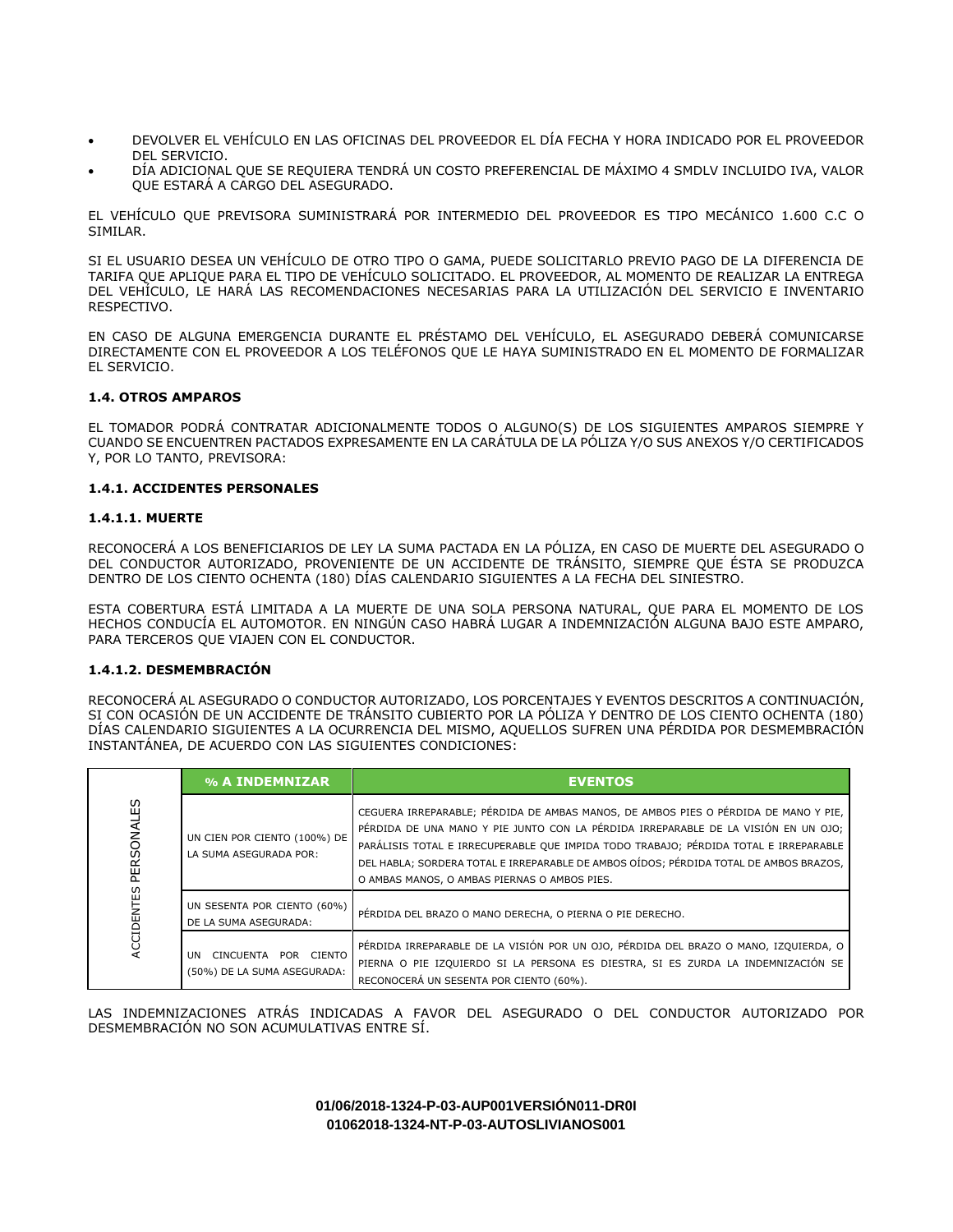ASÍ MISMO, TAMPOCO PODRÁN SER ACUMULABLES LOS AMPAROS DE DESMEMBRACIÓN Y MUERTE. SIN EMBARGO, EN EL EVENTO DE QUE SE HUBIERE PAGADO POR CONCEPTO DE DESMEMBRACIÓN UNA SUMA INFERIOR A LA CONSAGRADA PARA EL AMPARO DE MUERTE Y SE PRODUJERA EL FALLECIMIENTO DEL ASEGURADO O CONDUCTOR AUTORIZADO DENTRO DE LOS CIENTO OCHENTA (180) DÍAS SIGUIENTES A LA FECHA DE OCURRENCIA DEL ACCIDENTE, PREVISORA PAGARÁ A FAVOR DE LOS BENEFICIARIOS DE LEY, LA DIFERENCIA ENTRE LA SUMA QUE HUBIERA PREVIAMENTE INDEMNIZADO POR CONCEPTO DE DESMEMBRACIÓN Y LA QUE HICIERE FALTA PARA COMPLETAR LA SUMA PACTADA EN LA PÓLIZA EN CASO DE MUERTE. LA INVALIDEZ DEBERÁ SER CERTIFICADA POR UNA ARL, EPS Y/O ENTIDAD COMPETENTE.

LA COBERTURA DE ACCIDENTES PERSONALES Y DESMEMBRACIÓN APLICA ÚNICAMENTE PARA LOS ASEGURADOS Y /O CONDUCTOR AUTORIZADO CON EDADES COMPRENDIDAS ENTRE: MAYORES DE DIECIOCHO (18) AÑOS Y MENORES DE SESENTA (60) AÑOS. EL VALOR MÁXIMO A INDEMNIZAR POR ESTE AMPARO SERÁ EL MAYOR LÍMITE DE COBERTURA QUE TENGA EN TODAS LAS PÓLIZAS SUSCRITAS EN PREVISORA CON ESTE AMPARO UN MISMO ASEGURADO.

# **1.4.2. RESPONSABILIDAD CIVIL EXTRACONTRACTUAL EN EXCESO**

RECONOCERÁ AL ASEGURADO LA RESPONSABILIDAD CIVIL EXTRACONTRACTUAL EN EXCESO, EN LA QUE INCURRA EL ASEGURADO SIEMPRE Y CUANDO SE HAYA CONTRATADO EL AMPARO BÁSICO DE RESPONSABILIDAD CIVIL EXTRACONTRACTUAL.

ESTE AMPARO OPERARÁ BAJO EL LÍMITE ÚNICO PACTADO EN LA PÓLIZA, SE LE APLICARÁN LAS MISMAS CONDICIONES Y EXCLUSIONES DEL AMPARO BÁSICO DE RESPONSABILIDAD CIVIL EXTRACONTRACTUAL Y LOS LÍMITES OPERARÁN EN EXCESO DE LOS PAGOS CORRESPONDIENTES A LOS AMPAROS Y COBERTURAS QUE TENGAN CARÁCTER INDEMNIZATORIO O REPARATORIO DEL DAÑO EN EL SEGURO OBLIGATORIO DE ACCIDENTES DE TRÁNSITO SOAT, POR EL SISTEMA DE SEGURIDAD SOCIAL.

# **1.4.3. VEHÍCULOS QUE REMOLQUEN - VEHÍCULOS SIN FUERZA PROPIA**

RECONOCERÁ AL ASEGURADO LOS PERJUICIOS PATRIMONIALES Y EXTRAPATRIMONIALES QUE CAUSE EL ASEGURADO A TERCEROS CON OCASIÓN DE REMOLCAR OTRO VEHÍCULO QUE NO TENGA FUERZA PROPIA. (REMOLQUES O SIMILARES). ESTE AMPARO LEVANTA PARCIALMENTE LA EXCLUSIÓN 2.1.10 DE LA CLÁUSULA SEGUNDA.

## **1.4.4. REPARACIÓN DEL VEHÍCULO POR PÉRDIDA PARCIAL O MENOR POR DAÑOS O POR HURTO EN CONCESIONARIOS DEL FABRICANTE**

RECONOCERÁ AL ASEGURADO LA PÉRDIDA MENOR O PARCIAL POR DAÑOS Y/O HURTO, DEBIDAMENTE CUBIERTO POR LA PÓLIZA MEDIANTE LA REPARACIÓN DE LOS DAÑOS EN LA CARROCERÍA, TRABAJOS DE PINTURA, REEMPLAZO DE PIEZAS EN LA RED DE TALLERES DE LOS CONCESIONARIOS DE LA MARCA DE SU PREFERENCIA Y ALIADOS DE PREVISORA, PARA LOS ÚLTIMOS 10 AÑOS. SIEMPRE Y CUANDO EXISTA REPRESENTACIÓN DE LA MARCA EN LA CIUDAD DE CIRCULACIÓN QUE REGISTRA EN LA PÓLIZA.

# **1.4.5. AMPARO DE LUCRO CESANTE PARA VEHÍCULOS LIVIANOS DE SERVICIO PÚBLICO**

RECONOCERÁ EN ADICIÓN A LA INDEMNIZACIÓN DE LA PÉRDIDA, POR DAÑOS O POR HURTO, MENOR O SEVERA, TRATÁNDOSE DE VEHÍCULOS LIVIANOS DE SERVICIO PÚBLICO LEGALMENTE AUTORIZADOS PARA ELLO, LA SUMA DIARIA ESPECIFICADA, LIQUIDADA DE LA SIGUIENTE FORMA SEGÚN EL CASO:

| <b>AMPARO</b>         | <b>VALOR DIARIO EN</b><br><b>PESOS</b> | <b>DEDUCIBLE</b>                                       | NO MÁXIMO DÍAS |
|-----------------------|----------------------------------------|--------------------------------------------------------|----------------|
| MENORES DAÑOS - HURTO | \$40,000 DIARIOS                       | PASADOS 7 DIAS HABILES DE<br>LA RADICACIÓN DEL RECLAMO | 30 DIAS        |
| SEVERAS DAÑOS- HURTO  |                                        |                                                        |                |

PARA EL CASO DE LAS PÉRDIDAS MENORES EN DONDE EL VEHÍCULO NO SE PUEDA MOVILIZAR POR SUS PROPIOS MEDIOS, SE HACE EFECTIVA LA LIQUIDACIÓN DE LUCRO CESANTE, A PARTIR DEL OCTAVO (8) DÍA HÁBIL DESPUÉS DE LA RADICACIÓN DEL SINIESTRO, QUE TERMINARÁN EN EL MOMENTO DE LA ENTREGA DEL VEHÍCULO O AVISO POR ESCRITO POR PARTE DEL TALLER SIN EXCEDER EN NINGÚN CASO DE TREINTA (30) DÍAS.

PARA EFECTOS DE DETERMINAR LA FECHA DE INICIO DE LIQUIDACIÓN DEL LUCRO CESANTE EN LAS PERDIDAS MENORES, SE TOMARÁ LA FECHA DE RADICACIÓN Y FORMALIZACIÓN DEL RECLAMO, Y/O LA ENTRADA AL TALLER, LA ÚLTIMA QUE SUCEDA.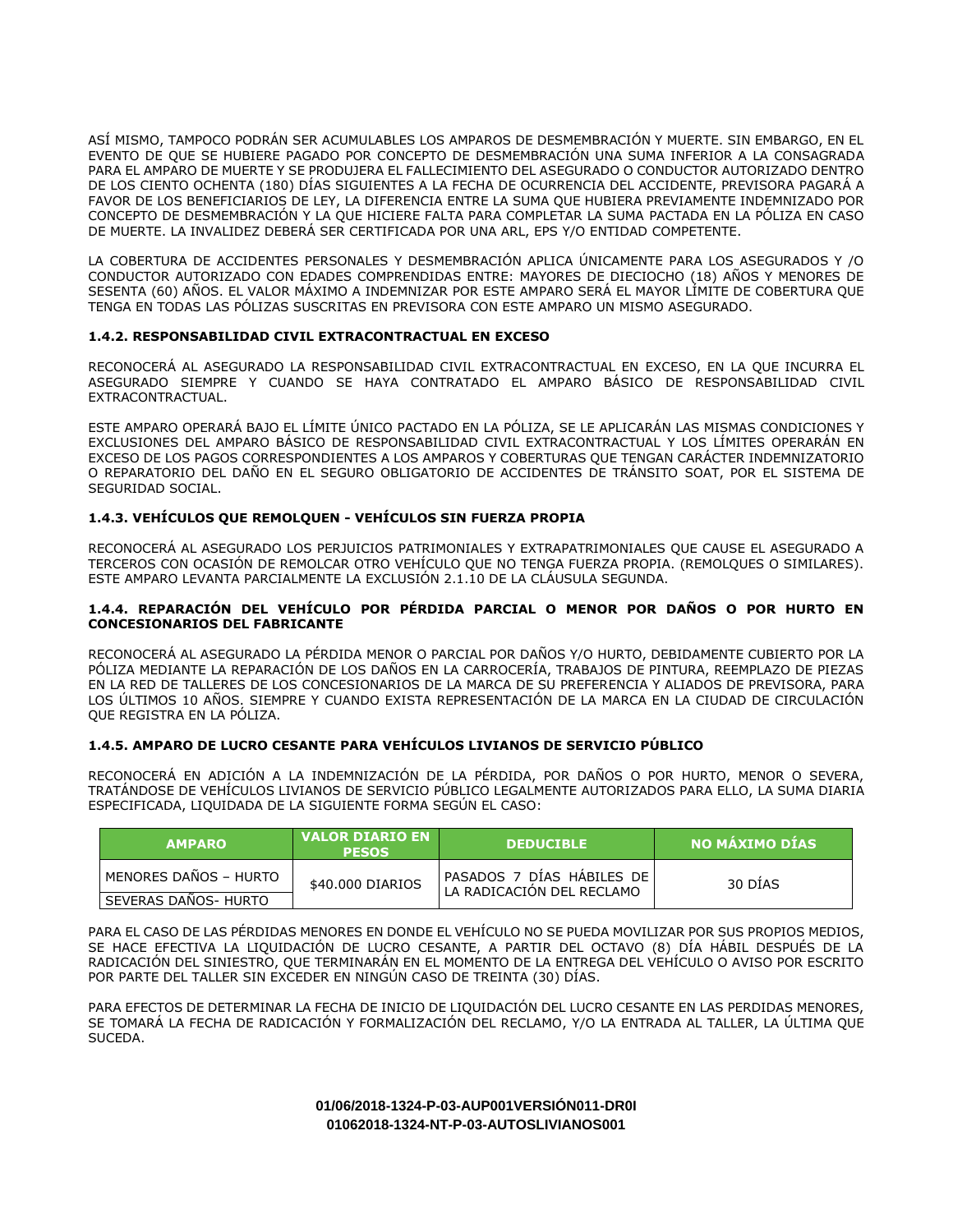PARA EL CASO DE LAS PÉRDIDAS SEVERAS, SE HACE EFECTIVA LA LIQUIDACIÓN DEL LUCRO CESANTE A PARTIR DEL DÍA OCTAVO (8) DESPUÉS DE LA LEGALIZACIÓN DEL RECLAMO Y ENTREGA DEFINITIVA DE TODOS LOS DOCUMENTOS QUE ACREDITEN LA PROPIEDAD DEL VEHÍCULO A NOMBRE DE PREVISORA Y TERMINARÁ CUANDO SE HAGA EFECTIVA LA INDEMNIZACIÓN O LA REPOSICIÓN DEL VEHÍCULO AL ASEGURADO, SIEMPRE Y CUANDO ESTE HAYA CUMPLIDO SUS OBLIGACIONES PARA OBTENER LA REPOSICIÓN, SIN EXCEDER EN NINGÚN CASO DE TREINTA (30) DÍAS.

# **1.4.6. CLÁUSULA DE OBLIGACIONES FINANCIERAS PARA VEHÍCULOS LIVIANOS PÚBLICOS**

RECONOCERÁ LAS CUOTAS MENSUALES DE AMORTIZACIÓN DE LOS CRÉDITOS OTORGADOS POR ENTIDADES FINANCIERAS DEBIDAMENTE AUTORIZADAS PARA OPERAR EN EL PAÍS, PARA LA COMPRA DEL VEHÍCULO LIVIANO DE SERVICIO PÚBLICO LEGALMENTE AUTORIZADO PARA ELLO, CUANDO EL MISMO SUFRA UNA PARALIZACIÓN O INMOVILIZACIÓN COMO CONSECUENCIA DE PÉRDIDAS MENORES POR DAÑOS O HURTO DEBIDAMENTE CUBIERTAS POR LA PÓLIZA DE VEHÍCULOS LIVIANOS, QUE AMERITE TRABAJOS DE REPARACIÓN Y/O REPOSICIÓN QUE IMPIDAN QUE EL VEHÍCULO PUEDA SER USADO.

PREVISORA PAGARÁ HASTA EL VALOR DE LA CUOTA MENSUAL DEL CRÉDITO, CON UN MÁXIMO DE DOS (2) CUOTAS POR PARALIZACIÓN O INMOVILIZACIÓN; EN TODO CASO EL MONTO MÁXIMO MENSUAL QUE SE INDEMNIZARÍA SERÁ A PARTIR DEL MES SIGUIENTE A LA OCURRENCIA DEL SINIESTRO Y DIRECTAMENTE A LA ENTIDAD FINANCIERA BENEFICIARIA EN LA PÓLIZA O POR REEMBOLSO AL ASEGURADO, CUANDO ÉSTE PRESENTE CERTIFICACIÓN ORIGINAL DE LA ENTIDAD FINANCIERA, DONDE CONSTE EL PAGO DE LA(S) CUOTA(S). EN NINGÚN CASO SE RECONOCERÁN COMO PARTE INTEGRANTE DE LA CUOTA, INTERESES MORATORIOS, COSTO DE SEGUROS, Y CONCEPTOS DIFERENTES AL VALOR DE LA CUOTA DE AMORTIZACIÓN DEL CRÉDITO. ASIMISMO, NO EXCEDERÁ DE TRES COMA VEINTICINCO VECES (3,25), LA SUMA DE UN SALARIO MÍNIMO LEGAL MENSUAL VIGENTE (SMMLV) AL MOMENTO DEL SINIESTRO.

EL RECONOCIMIENTO DEL AMPARO SE HACE EFECTIVO DESPUÉS DEL DÉCIMO (10) DÍA DE PARALIZACIÓN DEL VEHÍCULO, CONTADO A PARTIR DE LA FECHA DEL INGRESO DEL VEHÍCULO AL TALLER AUTORIZADO POR PREVISORA Y LA FORMALIZACIÓN DE LA RECLAMACIÓN Y FINALIZARÁ EN EL MOMENTO DE LA ENTREGA DEL VEHÍCULO O AVISO POR ESCRITO POR PARTE DEL TALLER.

## **1.5. OTRAS CONDICIONES**

# **1.5.1. CLÁUSULA DE RENOVACIÓN AUTOMÁTICA-BENEFICIARIO ONEROSO**

TRATÁNDOSE DE VEHÍCULOS ASEGURADOS CON BENEFICIARIO ONEROSO INDICADO EN LA CARÁTULA DE LA PÓLIZA, SE RENOVARÁ AUTOMÁTICAMENTE EL DÍA DE SU VENCIMIENTO Y EL PAGO DE LA PRIMA DEBERÁ EFECTUARSE EN LOS TÉRMINOS Y CONDICIONES PACTADOS DENTRO DE LA PÓLIZA Y NO PODRÁ SER REVOCADA POR EL ASEGURADO SIN PREVIA AUTORIZACIÓN DEL BENEFICIARIO ONEROSO O DE LA ENTIDAD FINANCIERA.

PREVISORA INDEMNIZARÁ AL BENEFICIARIO HASTA POR EL MONTO DE SU INTERÉS, SIN SUPERAR EL VALOR ASEGURADO DEL VEHÍCULO.

SI EL VALOR ASEGURADO ES SUPERIOR AL VALOR COMERCIAL REAL A LA FECHA DEL SINIESTRO, LA OBLIGACIÓN DE PREVISORA VA HASTA DICHO VALOR COMERCIAL, SI POR EL CONTRARIO, EL VALOR ASEGURADO SE ENCUENTRA POR DEBAJO DEL VALOR COMERCIAL DEL VEHÍCULO, LA OBLIGACIÓN DE PREVISORA LLEGARÁ ÚNICAMENTE HASTA EL MONTO DEL VALOR ASEGURADO.

EN EL CASO DE RENOVACIÓN, NO RENOVACIÓN O DE ALGUNA MODIFICACIÓN POR PARTE DE PREVISORA, SE DARÁ AVISO A LA ENTIDAD FINANCIERA CON NO MENOS DE TREINTA (30) DÍAS CALENDARIO DE ANTICIPACIÓN.

## **SECCIÓN II: EXCLUSIONES**

# **2.1. EXCLUSIONES APLICABLES A TODOS LOS AMPAROS**

PREVISORA NO INDEMNIZARÁ AL ASEGURADO NINGÚN TIPO DE PÉRDIDA Y/O DAÑO QUE HAYA SIDO CAUSADO, CONSISTA EN, ESTÉ EN CONEXIÓN, TENGA RELACIÓN SEA RESULTANTE DE, SUCEDA POR, O COMO CONSECUENCIA, DIRECTA O INDIRECTA, TOTAL O PARCIAL, DE ALGUNO DE LOS SIGUIENTES EVENTOS, MENCIONADOS A CONTINUACIÓN:

2.1.1. CUANDO EL VEHÍCULO SE ENCUENTRE CON SOBRE CUPO, TANTO DE CARGA COMO DE PASAJEROS O SE EMPLEE PARA USO DISTINTO AL ESTIPULADO EN ESTA PÓLIZA; O SE DESTINE A LA ENSEÑANZA DE CONDUCCIÓN O PARTICIPE EN COMPETENCIA O ENTRENAMIENTO AUTOMOVILÍSTICO DE CUALQUIER ÍNDOLE, O CUANDO EL VEHÍCULO ASEGURADO SEA DADO EN ALQUILER O ARRENDADO O SUBARRENDADO.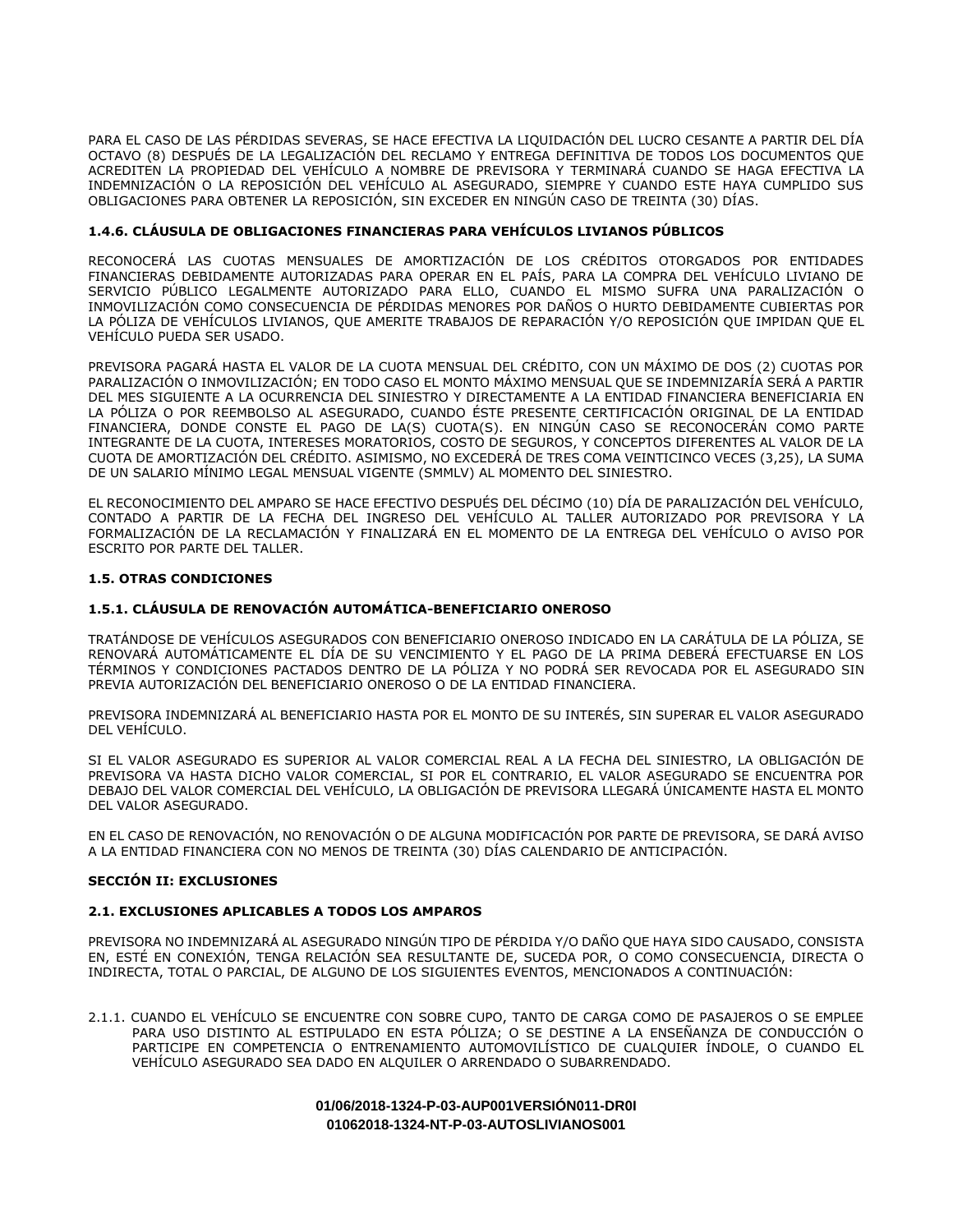- 2.1.2. CUANDO SE TRANSPORTEN MERCANCÍAS AZAROSAS, INFLAMABLES O EXPLOSIVAS Y SIN PREVIA NOTIFICACIÓN Y LA CORRESPONDIENTE AUTORIZACIÓN DE PREVISORA.
- 2.1.3. CUANDO EL CONDUCTOR DESATIENDA LAS SEÑALES REGLAMENTARIAS DE TRÁNSITO, NO ACATE LA SEÑAL ROJA DE LOS SEMÁFOROS, CONDUZCA A UNA VELOCIDAD QUE EXCEDA DE LA PERMITIDA, CAREZCA DE LICENCIA PARA CONDUCIR VEHÍCULOS DE LA CLASE Y CONDICIONES ESTIPULADAS EN LA PRESENTE PÓLIZA O ÉSTA NO SE ENCUENTRE VIGENTE. SALVO QUE SE CONTRATE EL AMPARO OPCIONAL DE PROTECCIÓN PATRIMONIAL.
- 2.1.4. COSTOS POR CONCEPTO DE PARQUEADERO, BODEGAJE Y/O ESTACIONAMIENTO DE LOS VEHÍCULOS QUE LE HAYAN SIDO ENTREGADOS, CUANDO LA RECLAMACIÓN HA SIDO OBJETADA Y EL ASEGURADO, TRANSCURRIDO EL TÉRMINO DE QUINCE (15) DÍAS COMUNES, NO HAYA RETIRADO EL VEHÍCULO DE LAS INSTALACIONES DE PREVISORA, YA SEAN PROPIAS O ARRENDADAS O TALLER PROVEEDOR. PREVISORA NO ASUMIRÁ EL CUIDADO DEL MISMO, NI ACEPTARÁ RECLAMACIONES POR DAÑOS O HURTO, NI LOS COSTOS POR LOS CONCEPTOS ANTERIORES LOS CUALES SERÁN ASUMIDOS POR EL ASEGURADO.
- 2.1.5. CULPA GRAVE DEL CONDUCTOR, O CUANDO EL CONDUCTOR SE ENCUENTRE BAJO EL INFLUJO DE BEBIDAS EMBRIAGANTES, DROGAS TÓXICAS, HEROICAS O ALUCINÓGENOS. SALVO QUE SE CONTRATE EL AMPARO OPCIONAL DE PROTECCIÓN PATRIMONIAL.
- 2.1.6. CUANDO EL INGRESO AL PAÍS DEL VEHÍCULO O SU POSESIÓN Y TENENCIA RESULTEN ILEGALES O SE COMPRUEBE QUE SU MATRÍCULA ES FRAUDULENTA CON O SIN CONOCIMIENTO DEL TOMADOR, ASEGURADO O BENEFICIARIO.
- 2.1.7. CUANDO EL VEHÍCULO ASEGURADO SEA USADO O APREHENDIDO POR CUALQUIER ACTO DE AUTORIDAD, SECUESTRADO O DECOMISADO.
- 2.1.8. DAÑOS QUE CAUSE O SUFRA EL VEHÍCULO CUANDO NO SE MOVILICE POR SUS PROPIOS MEDIOS, EXCEPTO CUANDO ES REMOLCADO O TRANSPORTADO EN GRÚA, CAMA BAJA O NIÑERA O DE DEMÁS FORMAS AUTORIZADAS POR EL MINISTERIO DE TRANSPORTE. PREVISORA TENDRÁ EL DERECHO DE SUBROGACIÓN CONTRA LOS RESPONSABLES.
- 2.1.9. LUCRO CESANTE DEL VEHÍCULO ASEGURADO, SALVO QUE SE CONTRATE EL AMPARO OPCIONAL DE LUCRO CESANTE PARA VEHÍCULOS LIVIANOS DE SERVICIO PÚBLICO.
- 2.1.10. PERJUICIOS CAUSADOS POR EL ASEGURADO A TERCEROS CON OCASIÓN DE REMOLCAR OTRO VEHÍCULO QUE NO TENGA FUERZA PROPIA. (REMOLQUES O SIMILARES), SALVO QUE SE CONTRATE EL AMPARO OPCIONAL VEHÍCULOS QUE REMOLQUEN - VEHÍCULOS SIN FUERZA PROPIA.

## **2.2. EXCLUSIONES APLICABLES A LOS SIGUIENTES AMPAROS:**

EN ADICIÓN A LAS EXCLUSIONES PARA TODA LA PÓLIZA PREVISORA NO INDEMNIZARÁ AL ASEGURADO NINGÚN TIPO DE PÉRDIDAS, DAÑOS Y/O PERJUICIOS QUE HAYA SIDO CAUSADO, CONSISTA EN, ESTÉ EN CONEXIÓN, TENGAN RELACIÓN, SEA RESULTANTE DE, SUCEDA POR, O COMO CONSECUENCIA, DIRECTA O INDIRECTAMENTE TOTAL O PARCIAL, DE ALGUNO DE LOS SIGUIENTES EVENTOS, MENCIONADOS A CONTINUACIÓN:

## 2.2.1. **EXCLUSIONES APLICABLES AL AMPARO DE RESPONSABILIDAD CIVIL EXTRACONTRACTUAL**

- 2.2.1.1. MUERTE O LESIONES A CUALQUIER OCUPANTE DEL VEHÍCULO ASEGURADO.
- 2.2.1.2. MUERTE O LESIONES A PERSONAS QUE EN EL MOMENTO DEL ACCIDENTE QUE SE ENCUENTREN REPARANDO O ATENDIENDO EL MANTENIMIENTO O SERVICIO DEL VEHÍCULO O CUANDO SEA CONDUCIDO DURANTE ESTA ETAPA. (REPARACIÓN, MANTENIMIENTO O SERVICIO).
- 2.2.1.3. DAÑOS CAUSADOS A COSAS TRANSPORTADAS EN ÉL VEHÍCULO ASEGURADO Y A BIENES SOBRE LOS CUALES EL ASEGURADO, SU CÓNYUGE, COMPAÑERO (A) PERMANENTE O SUS PARIENTES POR CONSANGUINIDAD O AFINIDAD HASTA EL SEGUNDO GRADO INCLUSIVE Y PRIMERO CIVIL, TENGAN LA PROPIEDAD, POSESIÓN O TENENCIA.
- 2.2.1.4. MUERTE, LESIONES O DAÑOS QUE EL ASEGURADO O CONDUCTOR AUTORIZADO POR EL ASEGURADO CAUSE VOLUNTARIA O INTENCIONALMENTE A TERCEROS.
- 2.2.1.5. DAÑOS A PUENTES, CARRETERAS, CAMINOS, VIADUCTOS, BALANZAS DE PESAR VEHÍCULOS, SEÑALES DE TRÁNSITO Y SEMÁFOROS, CAUSADOS POR VIBRACIONES, PESO, ALTURA, O ANCHURA DEL VEHÍCULO.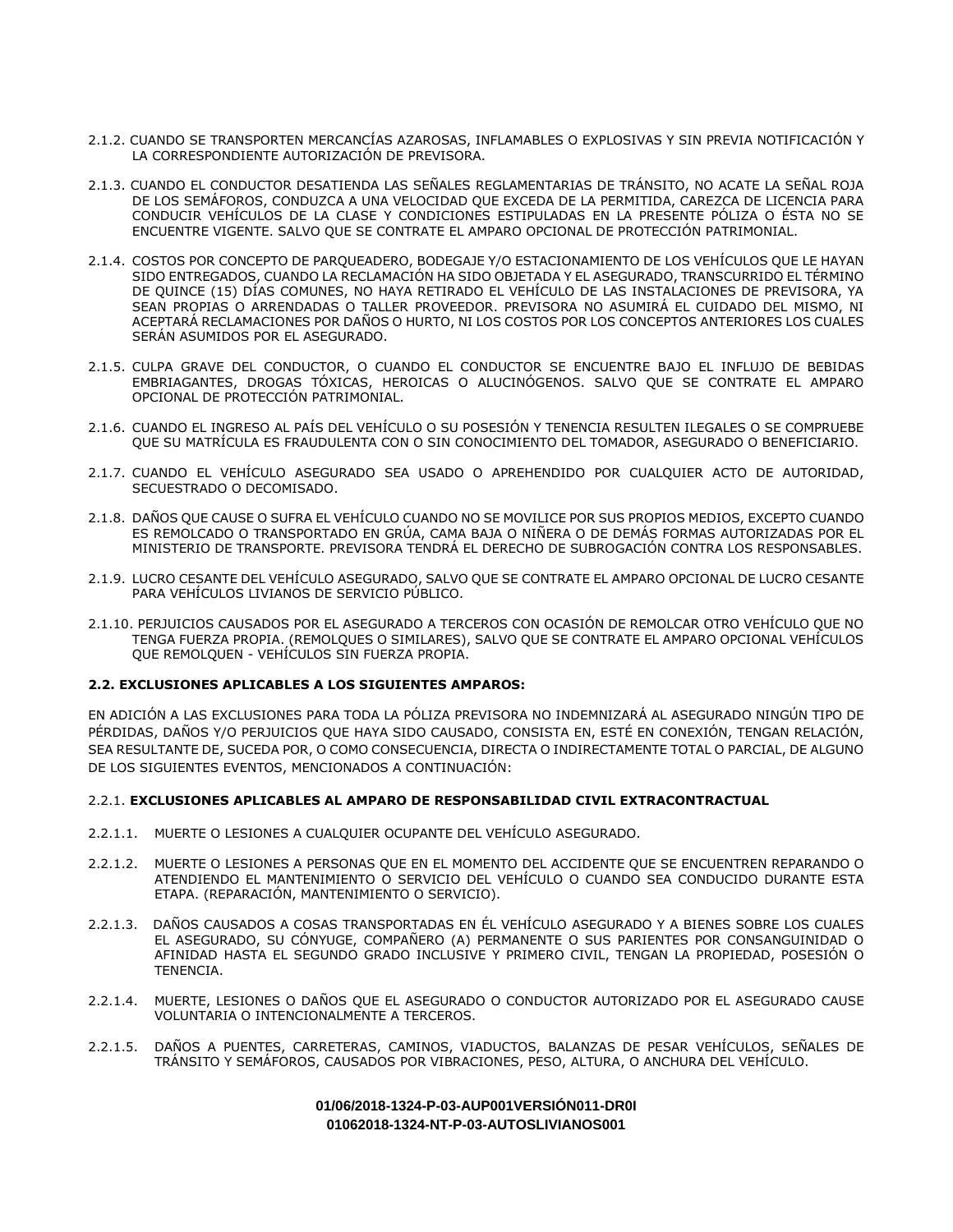- 2.2.1.6. DAÑOS O PERJUICIOS GENERADOS POR LA CONDUCCIÓN DEL VEHÍCULO POR PERSONAS SIN LICENCIA DE CONDUCCIÓN VIGENTE, SUSPENDIDA O RETENIDA; O POR PERSONAS A QUIEN NUNCA LE FUE EXPEDIDA LICENCIA DE CONDUCCIÓN, O QUE PORTE LICENCIA DE CONDUCCIÓN QUE NO CORRESPONDA A LA CLASE EXIGIDA PARA CONDUCIR EL VEHÍCULO ASEGURADO, O QUE MANEJE SIN ACATAR LAS RESTRICCIONES POR LIMITACIONES FÍSICAS CONTEMPLADAS EN LA LICENCIA DE CONDUCCIÓN.
- 2.2.1.7. COSTAS Y GASTOS DE PROCESO JUDICIAL, CUANDO EL ASEGURADO LO AFRONTE CONTRA ORDEN EXPRESA DE PREVISORA.
- 2.2.1.8. RESPONSABILIDAD CIVIL PROVENIENTE DE DOLO.
- 2.2.1.9. MULTAS, GASTOS Y COSTAS IMPUESTAS AL ASEGURADO O PAGADAS POR ÉSTE, AUNQUE ESTAS HAYAN SIDO A CONSECUENCIA DE UN HECHO CUBIERTO POR LA PRESENTE PÓLIZA.
- 2.2.1.10. DAÑOS Y PERJUICIOS OCASIONADOS A TERCEROS POR EL VEHÍCULO ASEGURADO, MIENTRAS ESTÁ DESAPARECIDO POR HURTO. LA PRESENTE EXCLUSIÓN NO APLICARÁ PARA LOS AMPAROS DE ASISTENCIAS JURÍDICAS EN PROCESO PENAL Y CIVIL.
- 2.2.1.11. LA RESPONSABILIDAD CIVIL ACEPTADA MEDIANTE UNA TRANSACCIÓN, CONCILIACIÓN O CUALQUIER ACUERDO PRIVADO HECHA POR EL ASEGURADO SIN PREVIO CONSENTIMIENTO ESCRITO DE PREVISORA. LA PRESENTE EXCLUSIÓN NO APLICARÁ CUANDO EL ASEGURADO SEA CONDENADO POR LA AUTORIDAD COMPETENTE A INDEMNIZAR A LA VÍCTIMA, MEDIANTE SENTENCIA EJECUTORIADA, NI TRATÁNDOSE DE PAGOS POR ATENCIÓN MÉDICA Y HOSPITALARIA DE LA VÍCTIMA SIEMPRE Y CUANDO ESTÉN CUBIERTOS POR EL SEGURO DE DAÑOS CORPORALES CAUSADOS A LAS PERSONAS EN ACCIDENTES DE TRÁNSITO.

#### **2.2.2. EXCLUSIONES A LOS AMPAROS DE PÉRDIDA SEVERA POR DAÑOS Y HURTO Y PÉRDIDA MENOR POR DAÑOS Y HURTO**

- 2.2.2.1. DAÑOS ELÉCTRICOS, ELECTRÓNICOS, MECÁNICOS O FALLAS DEBIDAS AL USO O AL DESGASTE NATURAL DEL VEHÍCULO, O A LAS DEFICIENCIAS DEL SERVICIO, LUBRICACIÓN O MANTENIMIENTO. ASÍ COMO LOS DEBIDOS A CUALQUIER FALLO DEL EQUIPO ELECTRÓNICO, ENTENDIDO COMO EQUIPO ELECTRÓNICO CUALQUIER COMPUTADOR, EQUIPO O SISTEMA PARA PROCESAMIENTO, ALMACENAMIENTO O RECUPERACIÓN DE DATOS INCLUYENDO, PERO NO ADAPTADOS A CUALQUIER HARDWARE O SOFTWARE. SIN EMBARGO, LAS PÉRDIDAS O DAÑOS QUE SUFRA EL VEHÍCULO ASEGURADO, CUANDO SE OCASIONE VUELCO, CHOQUE O INCENDIO COMO CONSECUENCIA DE LOS MENCIONADOS DAÑOS O FALLAS, ESTÁN AMPARADOS POR LA PRESENTE PÓLIZA.
- 2.2.2.2. DAÑOS MECÁNICOS O HIDRÁULICOS OCURRIDOS AL MOTOR O A LA CAJA DE VELOCIDADES DEL VEHÍCULO POR FALTA O INSUFICIENCIA DE LUBRICACIÓN O REFRIGERACIÓN POR CONTINUAR FUNCIONANDO DESPUÉS DE OCURRIDO UN ACCIDENTE, ASÍ COMO TODOS AQUELLOS DAÑOS OCASIONADOS AL VEHÍCULO POR HABERSE PUESTO EN MARCHA DESPUÉS DE OCURRIDO UN ACCIDENTE, SIN HABÉRSELE EFECTUADO ANTES LAS REPARACIONES PROVISIONALES NECESARIAS.
- 2.2.2.3. PÉRDIDAS O DAÑOS AL VEHÍCULO POR CAUSA DIRECTA O INDIRECTA DE GUERRA, DECLARADA O NO, INVASIÓN, ACTOS DE FUERZAS EXTRANJERAS, OPERACIONES MILITARES O GUERRA CIVIL.
- 2.2.2.4. PÉRDIDAS O DAÑOS COMO CONSECUENCIA DIRECTA O INDIRECTA DE REACCIÓN O RADIACIONES NUCLEARES O CONTAMINACIÓN RADIOACTIVA.
- 2.2.2.5. LOS DAÑOS, ANOMALÍAS O DEFECTOS QUE PRESENTE EL VEHÍCULO AL MOMENTO DE LA INSPECCIÓN, DE LOS CUALES SE HAYA DEJADO CLARA Y EXPRESA CONSTANCIA EN EL INFORME DE INSPECCIÓN O DOCUMENTO SIMILAR CORRESPONDIENTE, EL CUAL HARÁ PARTE INTEGRANTE DE LA PÓLIZA.
- 2.2.2.6. LAS PÉRDIDAS, DAÑOS QUE SE PRODUZCAN, CUANDO EL VEHÍCULO ASEGURADO SEA CONDUCIDO SIN LA AUTORIZACIÓN DEL ASEGURADO.
- 2.2.2.7. LAS PÉRDIDAS O DAÑOS CAUSADOS POR HUELGAS, AMOTINAMIENTOS, CONMOCIÓN CIVIL, ASONADA, REBELIÓN, SEDICIÓN, LEVANTAMIENTOS POPULARES, SABOTAJE, TERRORISMO Y MOVIMIENTOS SUBVERSIVOS O AL MARGEN DE LA LEY, CUANDO LOS EVENTOS ESTÉN CUBIERTOS POR PÓLIZAS QUE EL GOBIERNO NACIONAL CONTRATE CON CUALQUIER ASEGURADORA O ASUMA A TRAVÉS DE UN FONDO ESPECIAL DE MANERA PERMANENTE O TRANSITORIA.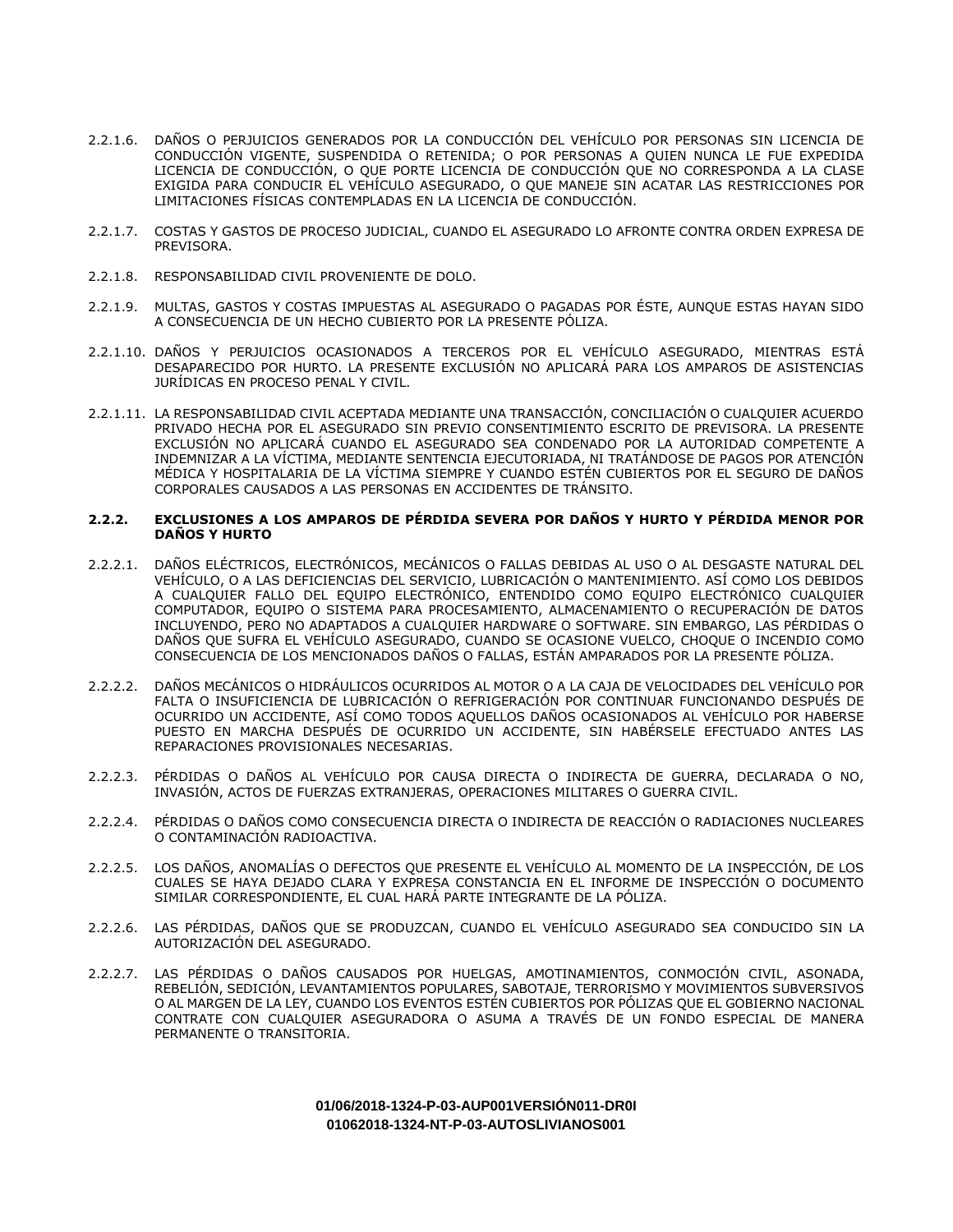- 2.2.2.8. LAS PÉRDIDAS O DAÑOS CAUSADOS POR DERRUMBE, CAÍDA DE PIEDRAS Y ROCAS, AVALANCHA, ALUVIÓN, DAÑOS SÚBITOS DE CARRETERAS, DE TÚNELES, DE PUENTES O CAÍDA DE ESTOS, CUANDO AQUELLOS EVENTOS ESTÉN CUBIERTOS POR PÓLIZAS QUE EL GOBIERNO NACIONAL CONTRATE CON CUALQUIER ASEGURADORA O ASUMA A TRAVÉS DE UN FONDO ESPECIAL DE MANERA PERMANENTE O TRANSITORIA O AMPARADAS POR LAS PÓLIZAS CONTRATADAS POR LAS CONCESIONES VIALES.
- 2.2.2.9. LOS DAÑOS QUE NO HAYAN SIDO CAUSADOS EN EL SINIESTRO RECLAMADO, NI LOS QUE REPRESENTEN MEJORAS AL VEHÍCULO ASEGURADO. PREVISORA HABRÁ CUMPLIDO SUS OBLIGACIONES RESTABLECIENDO EN LO POSIBLE Y EN FORMA TAL QUE EL VEHÍCULO QUEDE EN LAS MISMAS O SIMILARES CONDICIONES QUE POSEÍA ANTES DEL SINIESTRO.
- 2.2.2.10. NO SE AMPARAN LOS DAÑOS QUE SUFRA EL VEHÍCULO ASEGURADO POR CAUSA DE CUALQUIER CLASE DE HURTO O SUS TENTATIVAS CUANDO NO HAYA SIDO CONTRATADA LA COBERTURA DE PÉRDIDA SEVERA POR HURTO O PÉRDIDA MENOR POR HURTO.
- 2.2.2.11. EL HURTO COMETIDO POR EL CÓNYUGE O COMPAÑERO(A) PERMANENTE O PARIENTES POR CONSANGUINIDAD O AFINIDAD HASTA EL SEGUNDO GRADO Y PRIMERO CIVIL DEL PROPIETARIO, DEL ASEGURADO O DEL CONDUCTOR AUTORIZADO DEL VEHÍCULO ASEGURADO, O POR EMPLEADOS O SOCIOS DEL ASEGURADO.
- 2.2.2.12. ABUSO DE CONFIANZA, EL HURTO ENTRE CODUEÑOS, EL HURTO AGRAVADO POR LA CONFIANZA Y LA ESTAFA.
- 2.2.2.13. HURTO DE LLAVES, TARJETAS ELECTRÓNICAS O CUALQUIER DISPOSITIVO DE ENCENDIDO.

## **2.2.3. EXCLUSIONES AMPARO PROTECCIÓN PATRIMONIAL**

- 2.2.3.1. LOS PERJUICIOS PATRIMONIALES Y EXTRAPATRIMONIALES QUE CAUSE EL ASEGURADO O LAS PERSONAS AUTORIZADAS PARA LA CONDUCCIÓN DEL VEHÍCULO ASEGURADO, A TERCEROS, A TÍTULO DE DOLO.
- 2.2.3.2. LOS DAÑOS QUE SUFRA EL VEHÍCULO ASEGURADO A TÍTULO DE DOLO O CULPA GRAVE DEL TOMADOR O DEL ASEGURADO O, DOLO DE LAS PERSONAS AUTORIZADAS POR ÉSTE PARA CONDUCIR EL VEHÍCULO.

## **2.2.4. EXCLUSIONES AMPARO PEQUEÑOS ACCESORIOS**

- 2.2.4.1. DAÑOS CAUSADOS POR REPARACIONES NO AUTORIZADAS O MANO DE OBRA NO PROFESIONAL. CUALQUIER DAÑO QUE SE CAUSE CON OCASIÓN O SEA CONSECUENCIA DE LA REPARACIÓN DEL VEHÍCULO ASEGURADO.
- 2.2.4.2. DAÑO EN LA TAPA DE GASOLINA, BOCELES, LUNAS, EMBLEMAS, BRAZOS LIMPIA BRISAS, PELÍCULA DE SEGURIDAD, Y BOMBILLOS CAUSADOS POR COLISIÓN CON OTRO VEHÍCULO O BIENES, O SI HA HECHO RECLAMACIÓN POR EL AMPARO DE PÉRDIDA MENOR DAÑOS, ANTE LA ASEGURADORA.
- 2.2.4.3. CUALQUIER REPOSICIÓN QUE SEA OBLIGATORIA POR UN DAÑO QUE NO SEA SÚBITO E IMPREVISTO. REPOSICIÓN DE REPUESTOS QUE NO SE CONSIGAN O NO ESTÉN A LA VENTA EN COLOMBIA, QUE HAYAN SIDO DESCONTINUADOS O QUE HAYAN SIDO FABRICADOS CON DISEÑO EXCLUSIVO.
- 2.2.4.4. LOS DAÑOS EN CUALQUIER PARTE DEL VEHÍCULO O ELEMENTOS DIFERENTES A LOS CUBIERTOS Y MENCIONADOS EN EL PRESENTE AMPARO.
- 2.2.4.5. PINTURA O MANO DE OBRA SOBRE TAPA DE GASOLINA, BOCELES, LUNAS, EMBLEMAS, BRAZOS LIMPIA BRISAS Y PELÍCULAS DE SEGURIDAD.

# **2.2.5. EXCLUSIONES AMPARO LLANTAS ESTALLADAS Y AMORTIGUADORES**

- 2.2.5.1. HURTO EN CUALQUIERA DE SUS MODALIDADES LOS DAÑOS A RINES Y DAÑOS ADICIONALES QUE HAYA SUFRIDOS EL VEHÍCULO COMO CONSECUENCIA DE LA LLANTA ESTALLADA.
- 2.2.5.2. LOS DAÑOS A LAS LLANTAS QUE NO CUMPLAN CON LAS CARACTERÍSTICAS ESPECIFICADAS POR EL FABRICANTE DEL VEHÍCULO, CUANDO SE HAYA MODIFICADO EL LABRADO ORIGINAL DE FÁBRICA O LLANTAS REENCAUCHADAS.
- 2.2.5.3. CUANDO LA LLANTA HAYA SIDO RODADA DESPUÉS DE HABERSE PRODUCIDO UN PINCHAZO O PÉRDIDA EN LA PRESIÓN DE INFLADO.
- 2.2.5.4. CUANDO LA LLANTA SE PUEDA REPARAR NO SE CUBRIRÁ DICHA REPARACIÓN NI SE CAMBIARÁ LA LLANTA.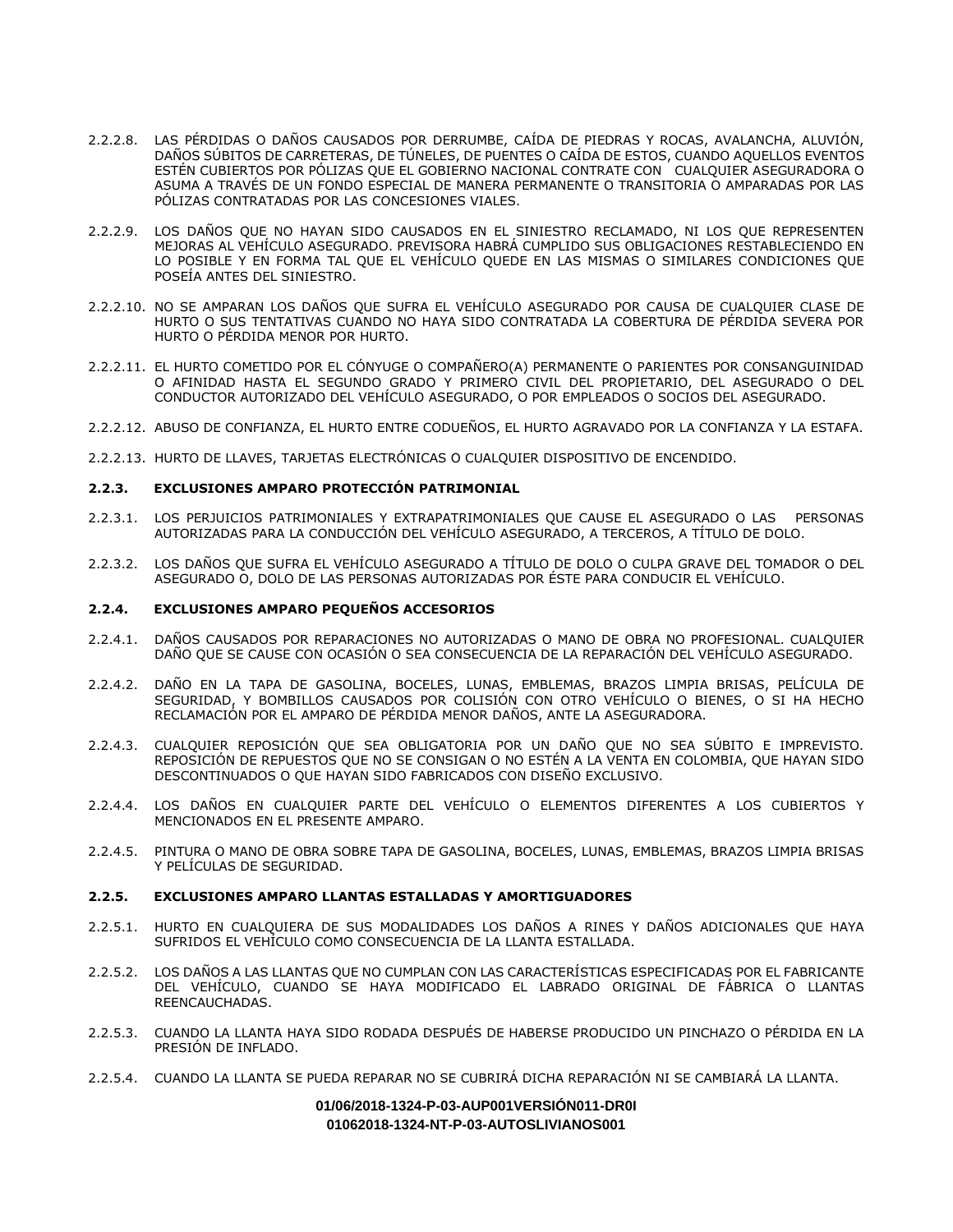- 2.2.5.5. CUANDO SE PRESENTE RECLAMACIÓN A LA ASEGURADORA DE OTRAS PARTES DEL VEHÍCULO, INCLUYENDO LA LLANTA.
- 2.2.5.6. AVERÍAS A LAS LLANTAS POR EL MAL USO DE LAS HERRAMIENTAS Y/O MAQUINARIAS AUTOMÁTICAS EN EL MONTAJE O DESMONTAJE DE LAS MISMAS.
- 2.2.5.7. DETERIOROS A LAS LLANTAS CAUSADAS POR PRODUCTOS QUÍMICOS, ASÍ COMO LOS DAÑOS CAUSADOS POR ANIMALES, ACTOS MAL INTENCIONADOS DE TERCEROS, INCENDIO DE CUALQUIER TIPO, DAÑOS CON ARMAS BLANCAS Y ARMAS DE FUEGO.
- 2.2.5.8. LOS DAÑOS A RINES Y DAÑOS ADICIONALES QUE HAYA SUFRIDO EL VEHÍCULO COMO CONSECUENCIA DEL AMORTIGUADOR ESTALLADO.
- 2.2.5.9. CUANDO SE PRESENTE RECLAMACIÓN A LA ASEGURADORA DE OTRAS PARTES DEL VEHÍCULO, INCLUYENDO EL AMORTIGUADOR.
- 2.2.5.10. LUCRO CESANTE.

# **2.2.6. EXCLUSIONES AMPARO DE LUCRO CESANTE PARA VEHÍCULOS LIVIANOS DE SERVICIO PÚBLICO**

- 2.2.6.1. PARALIZACIONES DEL VEHÍCULO POR REPOSICIONES Y/O REPARACIONES DIFERENTES A LAS PROVENIENTES DE PÉRDIDAS MENORES POR DAÑOS O HURTO DEL VEHÍCULO ASEGURADO.
- 2.2.6.2. PARALIZACIONES DEL VEHÍCULO ASEGURADO POR PÉRDIDAS MENORES POR DAÑOS O HURTO QUE POR CUALQUIER CAUSA SE ENCUENTREN EXCLUIDAS DE LA COBERTURA DE LA PÓLIZA.
- 2.2.6.3. PARALIZACIONES DEL VEHÍCULO ASEGURADO, ORDENADAS POR LA AUTORIDAD COMPETENTE, AUNQUE HAYA HABIDO UNA PÉRDIDA MENOR POR DAÑOS O HURTO ASEGURADA E INDEMNIZABLE.
- 2.2.6.4. PARALIZACIONES DEL VEHÍCULO ASEGURADO, ORIGINADAS EN LABORES DE MANTENIMIENTO EXCLUSIVAMENTE.
- 2.2.6.5. PARALIZACIONES DEL VEHÍCULO ASEGURADO, ORIGINADAS EN LABORES DE MEJORAMIENTO, MODERNIZACIÓN, REPOTENCIACIÓN O DEMORAS EN LA REPARACIÓN OCASIONADAS POR EL ASEGURADO.
- 2.2.6.6. HACER PAGOS, CELEBRAR ARREGLOS DIRECTOS, TRANSACCIONES O CONCILIACIONES, SIN EL PREVIO CONSENTIMIENTO POR PARTE DE LA PREVISORA.
- 2.2.6.7. CUANDO EL VEHÍCULO ASEGURADO, SE HAYA SOBRECARGADO O SE EMPLEE PARA USO DISTINTO AL ESTIPULADO EN ESTA PÓLIZA, O SE DESTINE A LA ENSEÑANZA DE CONDUCCIÓN O PARTICIPE EN COMPETENCIA O ENTRENAMIENTO AUTOMOVILÍSTICO DE CUALQUIER ÍNDOLE O CUANDO REMOLQUE OTRO VEHÍCULO.
- 2.2.6.8. PREVISORA NO INDEMNIZARÁ LAS PÉRDIDAS O DAÑOS CAUSADOS POR HUELGAS, AMOTINAMIENTOS, CONMOCIÓN CIVIL, ASONADA, REBELIÓN, SEDICIÓN, LEVANTAMIENTOS POPULARES, PAROS, CESE DE ACTIVIDADES, SABOTAJE, TERRORISMO Y MOVIMIENTOS SUBVERSIVOS O AL MARGEN DE LA LEY, SIEMPRE Y CUANDO ESTOS EVENTOS ESTÉN CUBIERTOS POR PÓLIZAS QUE EL GOBIERNO NACIONAL CONTRATE CON CUALQUIER ASEGURADORA O ASUMA A TRAVÉS DE UN FONDO ESPECIAL DE MANERA PERMANENTE O TRANSITORIA.

# **2.2.7. EXCLUSIONES AMPARO DE OBLIGACIONES FINANCIERAS PARA VEHÍCULOS LIVIANOS PÚBLICOS**

- 2.2.7.1. PARALIZACIONES DEL VEHÍCULO ASEGURADO, POR REPOSICIÓN DE PIEZAS Y/O REPARACIONES DIFERENTES A LAS REQUERIDAS PARA INDEMNIZAR PÉRDIDAS MENORES POR DAÑOS O HURTO.
- 2.2.7.2. PARALIZACIONES DEL VEHÍCULO ASEGURADO, ORDENADAS POR LA AUTORIDAD COMPETENTE, AUNQUE PREVIA A ESTA SITUACIÓN SE HAYA PRODUCIDO UNA PÉRDIDA MENOR POR DAÑOS O HURTO ASEGURADA E INDEMNIZABLE.
- 2.2.7.3. PARALIZACIONES DEL VEHÍCULO ASEGURADO, ORIGINADAS EN LABORES DE MANTENIMIENTO EXCLUSIVAMENTE.
- 2.2.7.4. PARALIZACIONES DEL VEHÍCULO ASEGURADO, ORIGINADAS EN LABORES DE MEJORAMIENTO, MODERNIZACIÓN, REPOTENCIACIÓN O DEMORAS EN LA REPARACIÓN OCASIONADAS POR EL ASEGURADO.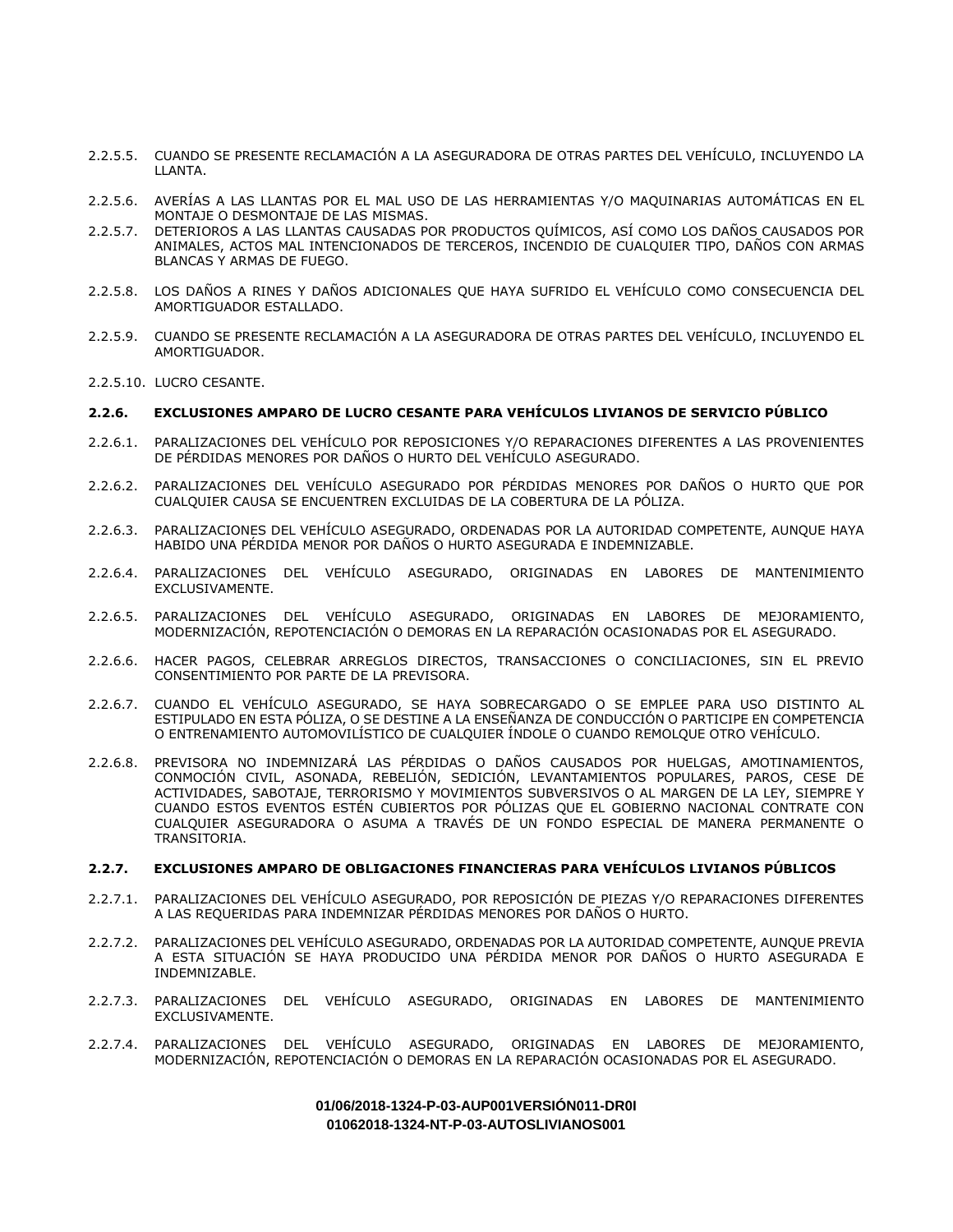- 2.2.7.5. PARALIZACIONES ORIGINADAS POR PÉRDIDAS O DAÑOS AL VEHÍCULO ASEGURADO, CAUSADOS POR HUELGAS, AMOTINAMIENTOS, CONMOCIÓN CIVIL, ASONADA, REBELIÓN, SEDICIÓN, LEVANTAMIENTOS POPULARES, PAROS, CESE DE ACTIVIDADES, SABOTAJE, TERRORISMO Y MOVIMIENTOS SUBVERSIVOS O AL MARGEN DE LA LEY, SIEMPRE Y CUANDO ESTOS EVENTOS ESTÉN CUBIERTOS POR PÓLIZAS QUE EL GOBIERNO NACIONAL CONTRATE CON CUALQUIER ASEGURADORA O ASUMA A TRAVÉS DE UN FONDO ESPECIAL.
- 2.2.7.6. AQUELLAS OTRAS EXCLUSIONES PARTICULARES EXPRESAMENTE PACTADAS EN LA PÓLIZA Y/O SUS ANEXOS Y/O CERTIFICADOS.

# **SECCIÓN III: DEFINICIONES**

APLICABLES A TODA LA PÓLIZA PARA LOS EFECTOS DE LAS COBERTURAS Y EXCLUSIONES DE ESTA PÓLIZA, SE TENDRÁN EN CUENTA LAS SIGUIENTES DEFINICIONES:

- **ACCIDENTE**: SUCESO SÚBITO, IMPREVISTO QUE NO DEPENDE DE LA VOLUNTAD DEL ASEGURADO, QUE GENERADAÑOS A PERSONAS O A COSAS CON EL VEHÍCULO ASEGURADO.
- **ACCIDENTE DE TRÁNSITO**: SUCESO SÚBITO E IMPREVISTO QUE NO DEPENDE DE LA VOLUNTAD DEL ASEGURADO,CAUSADO POR UN VEHÍCULO EN MOVIMIENTO, QUE GENERA DAÑOS A PERSONAS O A COSAS.
- **ASEGURADO**: PERSONA NATURAL O JURÍDICA, QUE ESTÁ EXPUESTA AL RIESGO QUE SE ASEGURA, ESTO ES, SOBRE QUIEN RECAE EL INTERÉS ASEGURABLE.
- **AVERÍA**: CUALQUIER DAÑOPARCIALOTOTAL DEUNCOMPONENTE DEL AUTOMÓVIL QUEGENERE EL FUNCIONAMIENTO ANÓMALO DE ALGUNA PARTE O DISPOSITIVO DEL VEHÍCULO QUE IMPIDA SU UTILIZACIÓN.
- **BENEFICIARIO**: ES AQUELLA PERSONA NATURAL O JURÍDICA QUE TIENE DERECHO A LA INDEMNIZACIÓN, EN CASO DE QUE EL SINIESTRO SE ENCUENTRE AMPARADO POR LA PRESENTE PÓLIZA. RESPECTO DE LAS COBERTURAS ASISTENCIALES, SIEMPRE Y CUANDO SE OTORGUEN EN LA CARÁTULA DE LA PÓLIZA Y/O CONDICIÓN PARTICULAR, ELBENEFICIARIO ES EL ASEGURADO, CONDUCTOR DEL VEHÍCULO Y/O OCUPANTES DEL MISMO, DE ACUERDO A LAS CONDICIONES DE LA COBERTURA.
- **SMLDV**: SALARIO MÍNIMO LEGAL DIARIO VIGENTE DETERMINADO POR EL GOBIERNO.
- **SMLMV**: SALARIO MÍNIMO LEGAL MENSUAL VIGENTE DETERMINADO POR EL GOBIERNO.
- **SINIESTRO**: ES LA OCURRENCIA DE UN SUCESO CUBIERTO POR LA PRESENTE PÓLIZA. LOS DAÑOS QUE PROVENGANDE UNA MISMA CAUSA O SUCESO CUBIERTO POR UNO DE LOS AMPAROS SE TENDRÁN COMO UN SOLO SINIESTRO.

## **SECCIÓN IV: CONDICIONES APLICABLES A TODA LA PÓLIZA**

## **CLÁUSULA PRIMERA: SUMAS ASEGURADAS Y/O LÍMITES DE INDEMNIZACIÓN**

## **4.1. LÍMITE DE INDEMNIZACIÓN PARA EL AMPARO DE RESPONSABILIDAD CIVIL EXTRACONTRACTUAL**

LA SUMA ASEGURADA SEÑALADA EN LA CARÁTULA, LIMITA LA RESPONSABILIDAD DE PREVISORA, ASÍ:

- 4.1.1. LIMITE ÚNICO COMBINADO COMO SUMA MÁXIMA INDEMNIZABLE SEÑALADO EN LA CARÁTULA DE LA PÓLIZA, QUE INCLUYE DAÑOS A BIENES DE TERCEROS, MUERTE O LESIONES A UNA PERSONA, O MUERTE O LESIONES A DOS O MÁS PERSONAS.
- 4.1.2. EL LÍMITE DENOMINADO "DAÑOS A BIENES DE TERCEROS" ES EL VALOR MÁXIMO ASEGURADO DESTINADO A INDEMNIZAR LAS PÉRDIDAS O DAÑOS A BIENES MATERIALES DE TERCEROS, DERIVADOS DE ACCIDENTES DE TRÁNSITO OCASIONADOS CON EL VEHÍCULO ASEGURADO EN VIGENCIA DE LA MISMA.
- 4.1.3. EL LÍMITE "MUERTE O LESIONES A UNA PERSONA" ES EL VALOR MÁXIMO ASEGURADO DESTINADO A INDEMNIZAR LAS LESIONES O MUERTE DE UNA SOLA PERSONA, DERIVADOS DE ACCIDENTES DE TRÁNSITO OCASIONADOS CON EL VEHÍCULO RELACIONADO EN LA CARÁTULA DE LA PÓLIZA EN VIGENCIA DE LA MISMA.
- 4.1.4. EL LÍMITE DENOMINADO "MUERTE O LESIONES A DOS O MÁS PERSONAS" ES EL VALOR MÁXIMO ASEGURADO DESTINADO A INDEMNIZAR LA MUERTE O LESIONES DE VARIAS PERSONAS, PERO SIN EXCEDER PARA CADA UNA,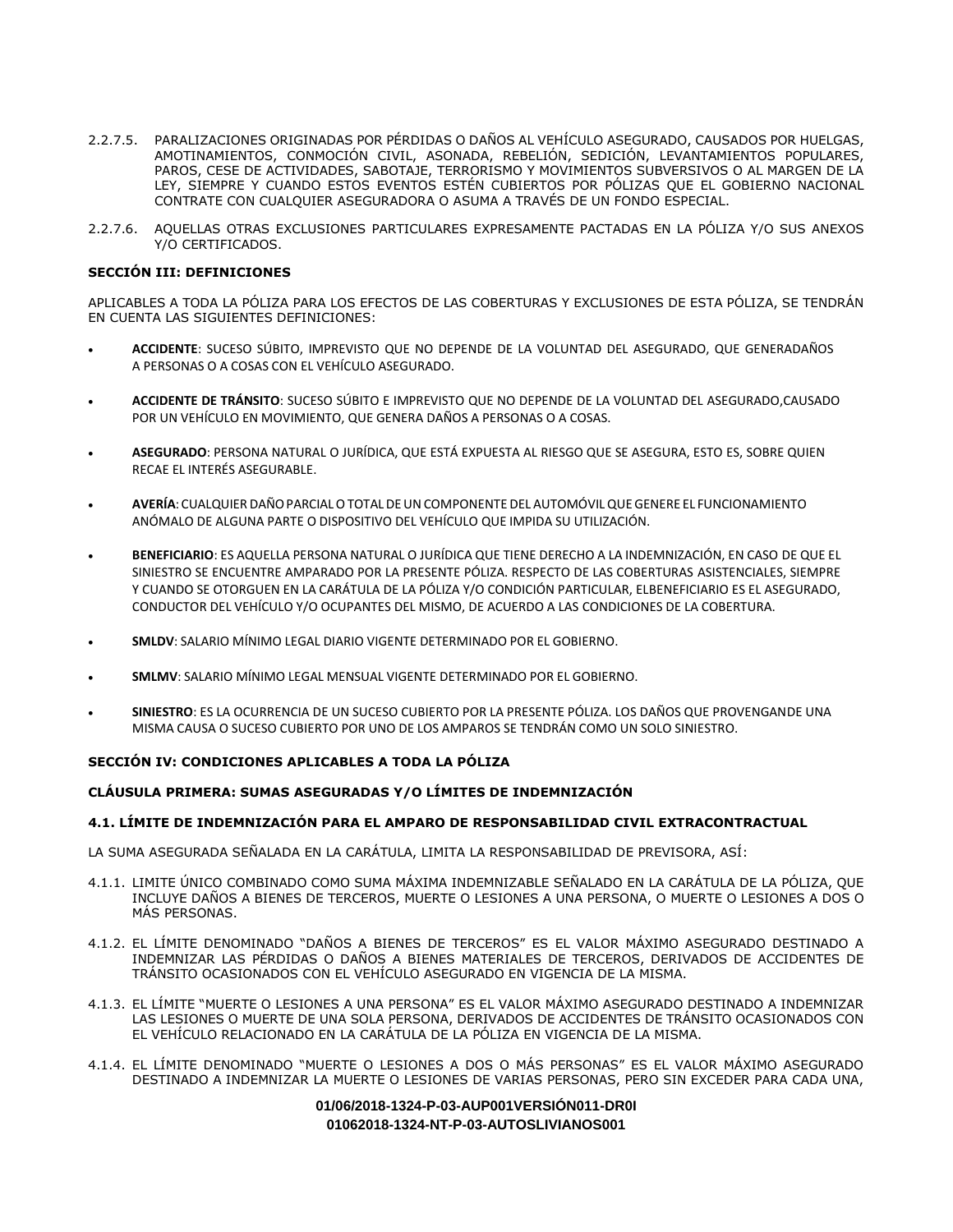EN NINGÚN CASO, DEL LÍMITE PARA UNA SOLA PERSONA INDICADO EN EL NUMERAL 4.1.3., DERIVADOS DE ACCIDENTES DE TRÁNSITO OCASIONADOS CON EL VEHÍCULO ASEGURADO EN VIGENCIA DE LA MISMA.

- 4.1.5. LOS LÍMITES SEÑALADOS EN LOS NUMERALES 4.1.3. Y 4.1.4. OPERARÁN EN EXCESO DE LOS PAGOS CORRESPONDIENTES A LOS GASTOS MÉDICOS, QUIRÚRGICOS, FARMACÉUTICOS Y HOSPITALARIOS Y A LOS GASTOS FUNERARIOS DEL SEGURO OBLIGATORIO DE DAÑOS CORPORALES CAUSADOS A LAS PERSONAS EN ACCIDENTES DE TRÁNSITO SOAT O EN SU DEFECTO LA ADRES O QUIEN DESIGNE EL GOBIERNO NACIONAL. IGUALMENTE SE ACLARA QUE LOS LÍMITES DE INDEMNIZACIÓN PREVISTOS EN LOS NUMERALES 4.1.3. Y 4.1.4., SON INDEPENDIENTES Y NO SON ACUMULABLES.
- 4.1.6. PREVISORA RESPONDERÁ POR LOS GASTOS DE DEFENSA JUDICIAL POR LOS PROCESOS CIVILES Y PENALES QUE EL TERCERO DAMNIFICADO O SUS CAUSAHABIENTES PROMUEVAN EN SU CONTRA O LA DEL ASEGURADO. ESTA COBERTURA REEMPLAZA LO ESTABLECIDO EN EL ARTÍCULO 1128 DEL CÓDIGO DE COMERCIO EN RELACIÓN A LA RESPONSABILIDAD POR COSTOS DEL PROCESO.

**PARÁGRAFO:** CUANDO EN LA CARÁTULA DE LA PÓLIZA SE CONTRATE COBERTURA DE EXCESO, SE ENTIENDE QUE DICHO EXCESO APLICA COMO UN VALOR ÚNICO COMBINADO PARA CUALQUIER EVENTO, ES DECIR, DAÑOS A BIENES DE TERCEROS, LESIONES O MUERTE A UNA O A DOS O MÁS PERSONAS; Y SOLO OPERAN CUANDO SE AGOTE LA SUMA ASEGURADA DE LA COBERTURA OTORGADA POR EL AMPARO BÁSICO.

#### **4.2. SUMA ASEGURADA PARA LOS AMPAROS DE PÉRDIDA SEVERA POR DAÑOS Y HURTO, Y PÉRDIDA MENOR POR DAÑOS Y HURTO**

- 4.2.1. LA SUMA ASEGURADA DEBE CORRESPONDER AL VALOR COMERCIAL DEL VEHÍCULO, ASEGURADO Y SE CONVIENE EN QUE EL ASEGURADO PODRÁ SOLICITAR EL AJUSTE EN CUALQUIER TIEMPO, DURANTE LA VIGENCIA DE ESTE SEGURO.
- 4.2.2. SI EN EL MOMENTO DE UNA PÉRDIDA SEVERA POR DAÑOS O HURTO, EL VALOR COMERCIAL DEL VEHÍCULO ASEGURADO ES SUPERIOR AL QUE FIGURA EN LA PÓLIZA, EL ASEGURADO SERÁ CONSIDERADO COMO SU PROPIO ASEGURADOR POR LA DIFERENCIA Y POR LO TANTO SOPORTARÁ LA PARTE PROPORCIONAL DE PÉRDIDA O DAÑO.
- 4.2.3. SI EL VALOR COMERCIAL DEL VEHÍCULO AL MOMENTO DE LA OCURRENCIA DE LOS HECHOS ES INFERIOR AL VALOR ASEGURADO, EN CASO DE PÉRDIDA SEVERA POR DAÑOS O HURTO, PREVISORA SOLO ESTARÁ OBLIGADA A INDEMNIZAR HASTA EL VALOR COMERCIAL AL MOMENTO DE LA OCURRENCIA DE LOS HECHOS, MENOS EL DEDUCIBLE PACTADO.
- 4.2.4. A LOS AMPAROS DE PÉRDIDA MENOR POR DAÑOS Y HURTO NO LE SERÁ APLICABLE LA REGLA PROPORCIONAL DERIVADA DEL INFRASEGURO Y EL LÍMITE MÁXIMO DE RESPONSABILIDAD DE PREVISORA SERÁ EL 75% DEL VALOR COMERCIAL DEL VEHÍCULO PARA LA FECHA DE OCURRENCIA DE LOS HECHOS.

# **4.3. LÍMITES DE INDEMNIZACIÓN PARA EL AMPARO ADICIONAL DE GASTOS DE DEFENSA EN PROCESO PENAL**

LOS HONORARIOS SE ESTABLECERÁN CONFORME CON LA LEGISLACIÓN PROCESAL PENAL QUE RIJA LA INVESTIGACIÓN POR LAS LESIONES Y/O HOMICIDIO EN EL ACCIDENTE DE TRÁNSITO OCURRIDO DURANTE LA VIGENCIA DE LA PÓLIZA, DE ACUERDO CON LA SIGUIENTE TABLA EXPRESADA EN SALARIOS MÍNIMOS DIARIOS SMLDV:

| <b>ETAPAS</b>                                                                                   | <b>DELITO</b>   |                  |
|-------------------------------------------------------------------------------------------------|-----------------|------------------|
|                                                                                                 | <b>LESIONES</b> | <b>HOMICIDIO</b> |
| ACTUACIÓN PREVIA O PRE PROCESAL.                                                                | 20              | 20               |
| AUDIENCIA DE LEGALIZACIÓN DE LA CAPTURA<br>Y SOLICITUD MEDIDA DE ASEGURAMIENTO.                 | 20              | 20               |
| AUDIENCIA DE FORMULACIÓN DE<br>IMPUTACIÓN.                                                      | 23              | 33               |
| AUDIENCIA DE FORMULACIÓN DE ACUSACIÓN<br>O PRECLUSIÓN.                                          | 32              | 46               |
| AUDIENCIA PREPARATORIA.                                                                         | 64              | 92               |
| AUDIENCIA DE JUICIO ORAL (SENTENCIA<br>CONDENATORIA O ABSOLUTORIA).                             | 120             | 240              |
| AUDIENCIA DE: INDIVIDUALIZACIÓN DE PENA,<br>REPARACIÓN INTEGRAL DE PERJUICIOS Y<br>PRELIMINARES | 25              | 25               |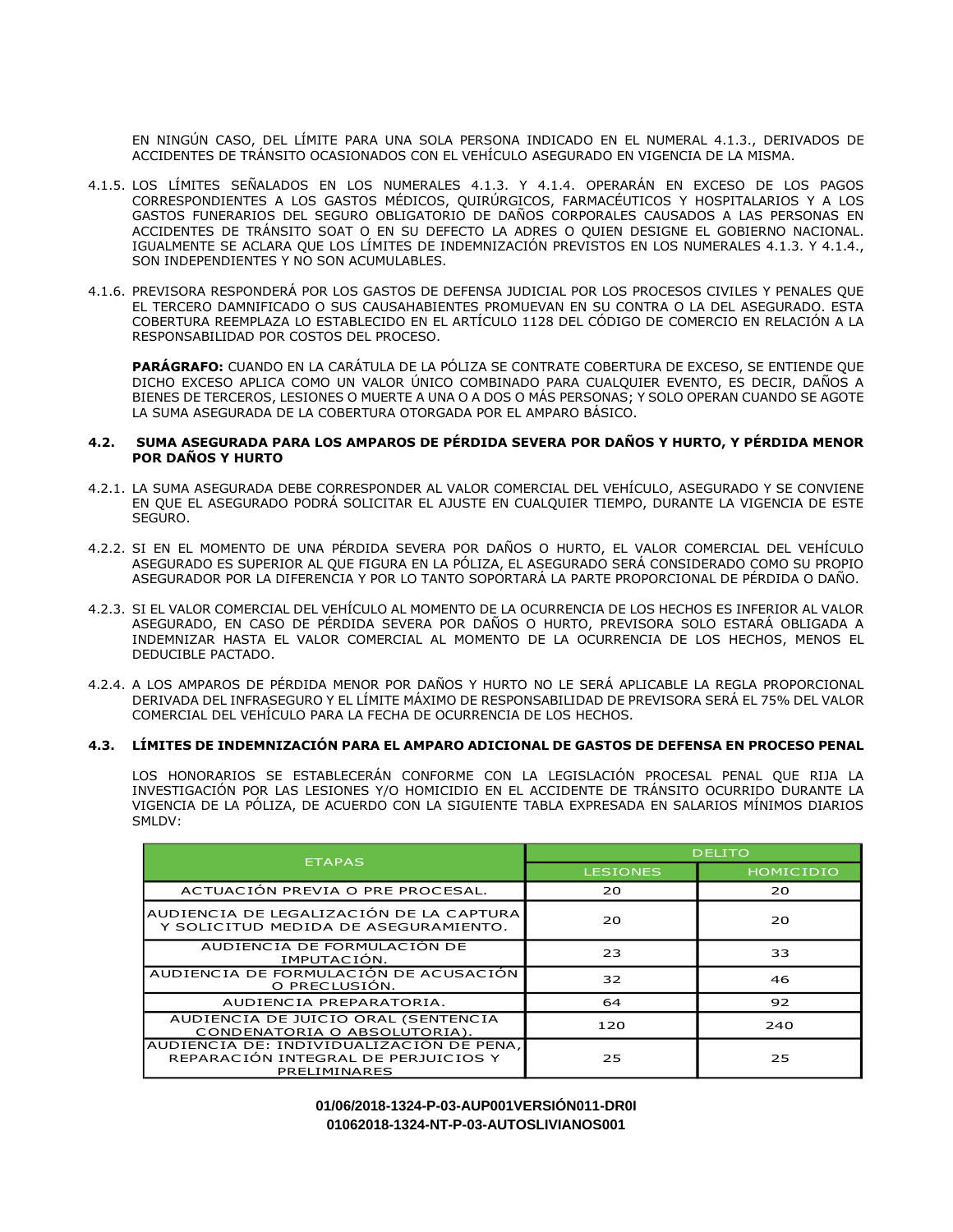SE TOMARÁ COMO REFERENCIA EL SALARIO MÍNIMO DIARIO LEGAL VIGENTE DEL DÍA DE OCURRENCIA DEL **SINIESTRO.** 

# **4.4. LÍMITES DE INDEMNIZACIÓN PARA EL AMPARO ADICIONAL DE GASTOS DE DEFENSA EN PROCESO CIVIL**

EL PAGO DE HONORARIOS DE ABOGADOS A QUE HUBIERE LUGAR CONFORME EL AMPARO ADICIONAL DE GASTOS DE DEFENSA EN PROCESO CIVIL ESTARÁ SUJETO A LOS LÍMITES EXPRESADOS EN SMLDV INDICADOS EN LA SIGUIENTE TABLA:

| <b>ETAPAS</b>                          | <b>LÍMITES</b>                                                     |  |
|----------------------------------------|--------------------------------------------------------------------|--|
| AUDIENCIAS DE CONCILIACIÓN PREJUDICIAL | 11 SMDLV                                                           |  |
| CONTESTACIÓN DE LA DEMANDA             | 100 SMDLV                                                          |  |
| AUDIENCIA DE CONCILIACIÓN              | CONCILIACIÓN EXITOSA 75 SMDLV<br>CONCILIACIÓN NO EXITOSA 25 SMDLV* |  |
| ALEGATOS DE CONCLUSIÓN                 | 60 SMDLV                                                           |  |
| <b>SENTENCIA</b>                       | 60 SMDLV                                                           |  |

\*SE TOMARÁ COMO REFERENCIA EL SALARIO MÍNIMO DIARIO LEGAL VIGENTE DEL DÍA DE OCURRENCIA DEL SINIESTRO.

## **CLÁUSULA SEGUNDA: VIGENCIA O PERÍODO DEL SEGURO**

CORRESPONDE AL LAPSO COMPRENDIDO ENTRE LAS HORAS Y FECHAS DE INICIO Y FINALIZACIÓN DEL MISMO, CONFORME SEA CONSIGNADO EN LA CARÁTULA DE LA PÓLIZA Y/O SUS CONDICIONES PARTICULARES.

A SU VENCIMIENTO, ESTE SEGURO NO SE PRORROGARÁ AUTOMÁTICAMENTE, POR TANTO, EXPRESAMENTE SE PACTA QUE, AL VENCIMIENTO DEL MISMO, SÓLO SE RENOVARÁ SI MEDIA PREVIO ACUERDO EXPRESO DE LAS PARTES, CON INDICACIÓN DE LOS TÉRMINOS, CONDICIONES Y/O LIMITES APLICABLES PARA EL NUEVO PERÍODO.

## **CLÁUSULA TERCERA: LÍMITES TERRITORIALES**

SE REFIERE AL ÁREA GEOGRÁFICA, RESPECTO DE LA CUAL SE OTORGARÁ COBERTURA EN VIRTUD DE ESTA PÓLIZA, SEGÚN SE ESPECIFICA EN LA CARÁTULA Y/O SUS CONDICIONES PARTICULARES, A MENOS QUE SE DEFINA DE OTRA MANERA. EN CASO QUE NADA SE DIGA EN LA CARÁTULA DE LA PÓLIZA Y/O SUS CONDICIONES PARTICULARES, SE ENTENDERÁ QUE LOS LÍMITES TERRITORIALES CORRESPONDEN ÚNICAMENTE A LA REPÚBLICA DE COLOMBIA, BOLIVIA, ECUADOR, PERÚ Y VENEZUELA.

## **CLÁUSULA CUARTA: VALOR ASEGURADO Y LÍMITE DE RESPONSABILIDAD DE PREVISORA**

EL VALOR TOTAL ASEGURADO PARA LOS BIENES E INTERESES CUBIERTOS BAJO ESTA PÓLIZA CONSTITUYE EL LÍMITE DE RESPONSABILIDAD MÁXIMA DE PREVISORA EN CASO DE DAÑOS Y/O PÉRDIDAS MATERIALES PARCIALES O TOTALES. EN CASO DE QUE FIGURE EN LA CARÁTULA DE LA PÓLIZA Y/O CONDICIONES PARTICULARES EL TÉRMINO "SUBLÍMITE", SE ENTENDERÁ QUE LOS VALORES CONSIGNADOS PARA ESTOS CONCEPTOS CONSTITUYEN LÍMITES DE INDEMNIZACIÓN Y NO INCREMENTARÁN EL VALOR ASEGURADO.

## **CLÁUSULA QUINTA: PAGO DE LA PRIMA Y MORA.**

DE ACUERDO CON EL ARTÍCULO 1066 DEL CÓDIGO DE COMERCIO EL TOMADOR DEL SEGURO ESTÁ OBLIGADO AL PAGO DE LA PRIMA. SALVO DISPOSICIÓN LEGAL O CONTRACTUAL, DEBERÁ HACERLO A MÁS TARDAR DENTRO DEL MES SIGUIENTE CONTADO A PARTIR DE LA FECHA DE LA ENTREGA DE LA PÓLIZA. LA MORA EN EL PAGO DE LA PRIMA PRODUCE LA TERMINACIÓN AUTOMÁTICA EL SEGURO DE ACUERDO CON LO PREVISTO POR EL ARTÍCULO 1068 DEL CÓDIGO DE COMERCIO.

# **CLÁUSULA SEXTA: DECLARACIONES INEXACTAS O RETICENTES**

APLICARÁ DE ACUERDO CON LO PREVISTO POR EL ARTÍCULO 1058 DEL CÓDIGO DE COMERCIO.

## **CLÁUSULA SÉPTIMA: MODIFICACIÓN MATERIAL DEL RIESGO**

APLICARÁ DE ACUERDO CON LO PREVISTO POR EL ARTÍCULO 1060 DEL CÓDIGO DE COMERCIO.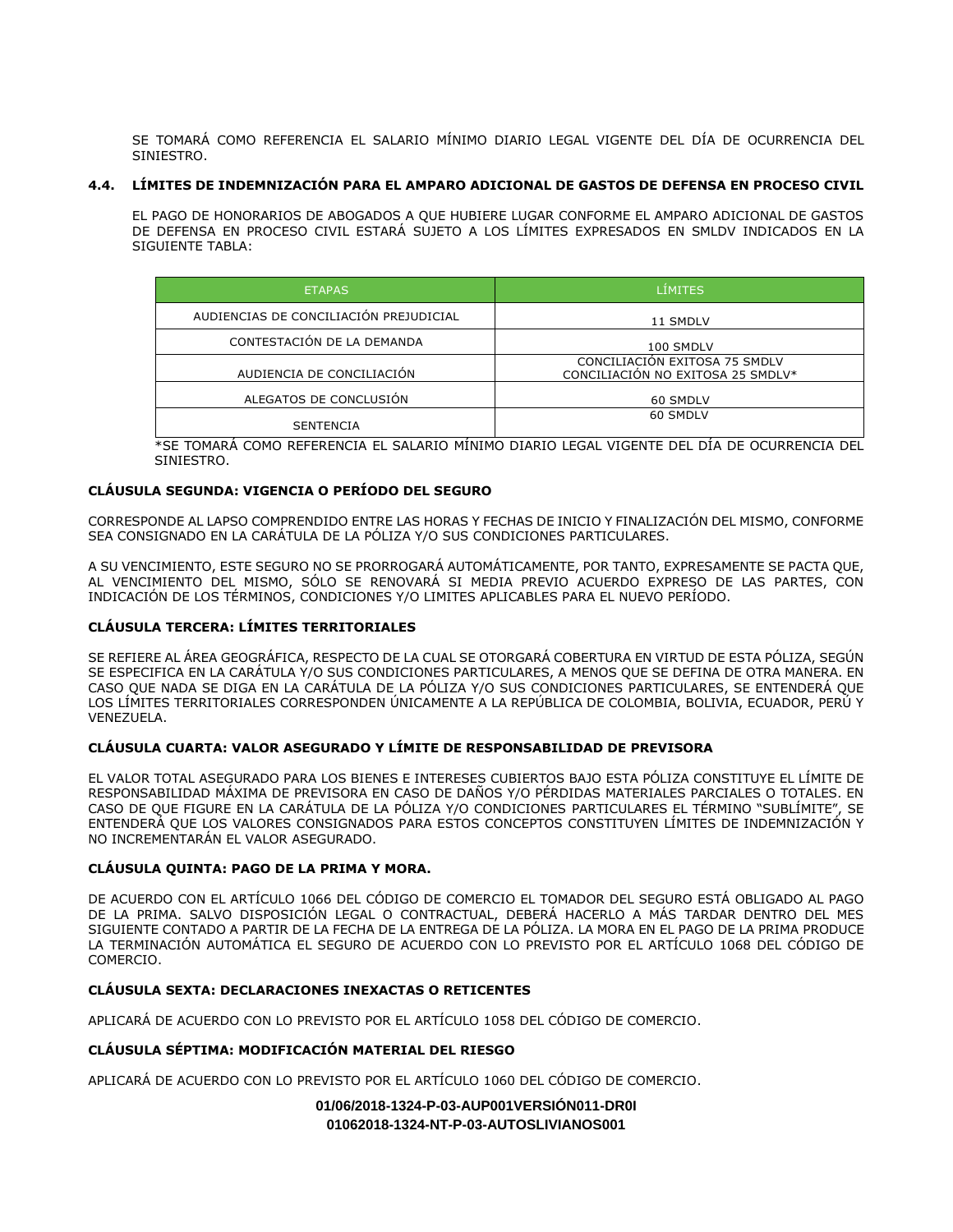# **CLÁUSULA OCTAVA: PAGO DE INDEMNIZACIONES**

PREVISORA PAGARÁ AL ASEGURADO O AL BENEFICIARIO CUALQUIER MONTO DEBIDO BAJO ESTA PÓLIZA DENTRO DEL MES SIGUIENTE A QUE SE HAYA ACREDITADO LA OCURRENCIA DEL SINIESTRO Y LA CUANTÍA DE LA PÉRDIDA, EN UN TODO DE ACUERDO CON LO PREVISTO POR LOS ARTÍCULOS 1077 Y 1080 DEL CÓDIGO DE COMERCIO. DE CONFORMIDAD CON LO PREVISTO POR EL ARTÍCULO 1110 DEL CÓDIGO DE COMERCIO, PREVISORA, PODRÁ PAGAR LA INDEMNIZACIÓN EN DINERO, O SI LO ESTIMA CONVENIENTE, PODRÁ RECONSTRUIR, REPONER O REPARAR LOS BIENES ASEGURADOS DESTRUIDOS O DAÑADOS O CUALQUIER PARTE DE ELLOS.

## **1. REGLAS APLICABLES AL AMPARO DE RESPONSABILIDAD CIVIL EXTRACONTRACTUAL:**

PARA EL PAGO DE INDEMNIZACIONES QUE AFECTEN EL AMPARO DE RESPONSABILIDAD CIVIL EXTRACONTRACTUAL DEBERÁN TENERSE PRESENTE LAS SIGUIENTES ESTIPULACIONES:

- 1.1. LOS LÍMITES DE RESPONSABILIDAD SE ENTENDERÁN REESTABLECIDOS EN LA CUANTÍA DE LA INDEMNIZACIÓN, A PARTIR DEL MOMENTO EN QUE SE EFECTÚE EL PAGO DE LA PRIMA CORRESPONDIENTE AL MONTO RESTABLECIDO.
- 1.2. SALVO QUE MEDIE AUTORIZACIÓN PREVIA DE PREVISORA, OTORGADA POR ESCRITO, EL ASEGURADO NO ESTARÁ FACULTADO PARA:
- 1.2.1. RECONOCER SU PROPIA RESPONSABILIDAD, ESTA PROHIBICIÓN NO COMPRENDE LA DECLARACIÓN DEL ASEGURADO SOBRE LA MATERIALIDAD DE LOS HECHOS CONSTITUTIVOS DEL ACCIDENTE.
- 1.2.2. HACER PAGOS, CELEBRAR ARREGLOS, TRANSACCIONES O CONCILIACIONES CON LA VÍCTIMA DEL DAÑO O SUS CAUSAHABIENTES. LA PROHIBICIÓN DE EFECTUAR PAGOS NO APLICARÁ CUANDO EL ASEGURADO SEA CONDENADO POR LA AUTORIDAD COMPETENTE A INDEMNIZAR A LA VÍCTIMA, MEDIANTE SENTENCIA EJECUTORIADA, NI TRATÁNDOSE DE PAGOS POR ATENCIÓN MÉDICA Y HOSPITALARIA DE LA VÍCTIMA SIEMPRE Y CUANDO ESTÉN CUBIERTOS POR EL SEGURO DE DAÑOS CORPORALES CAUSADOS A LAS PERSONAS EN ACCIDENTES DE TRÁNSITO.
- 1.2.3. EN DESARROLLO DEL ARTÍCULO 1044 DEL CÓDIGO DE COMERCIO, PREVISORA PODRÁ OPONER A LA VÍCTIMA BENEFICIARIA LAS EXCEPCIONES QUE HUBIERE PODIDO ALEGAR CONTRA EL TOMADOR O ASEGURADO.
- 1.2.4. PREVISORA NO INDEMNIZARÁ A LA VÍCTIMA LOS PERJUICIOS CAUSADOS POR EL ASEGURADO CUANDO HUBIESEN SIDO PREVIAMENTE INDEMNIZADOS POR CUALQUIER OTRO MECANISMO.

# **2. REGLAS APLICABLES A LOS AMPAROS DE PÉRDIDA SEVERA POR DAÑOS Y HURTO Y PÉRDIDA MENOR POR DAÑOS Y HURTO.**

PARA EL PAGO DE INDEMNIZACIONES QUE AFECTEN LOS AMPAROS DE PÉRDIDA SEVERA Y PÉRDIDA MENOR POR DAÑOS Y POR HURTO DEL VEHÍCULO, QUEDARÁN SUJETOS A LAS SIGUIENTES ESTIPULACIONES:

- **2.1 PIEZAS, PARTES Y ACCESORIOS:** PREVISORA PAGARÁ AL ASEGURADO EL COSTO DE LAS REPARACIONES POR PÉRDIDA MENOR Y, DE SER NECESARIO, DEL REEMPLAZO DE AQUELLAS PIEZAS, PARTES O ACCESORIOS DEL VEHÍCULO QUE NO FUEREN REPARABLES, SIN RESTAR SUMA ALGUNA POR CONCEPTO DE DEMÉRITO; PERO, EN VIRTUD DE LO PREVISTO EN EL NUMERAL 2.4. SIGUIENTE, SE RESERVA EL DERECHO DE EFECTUAR POR SU CUENTA LAS REPARACIONES DEL VEHÍCULO O DE ALGUNAS DE SUS PARTES, PIEZAS O ACCESORIOS Y DE ELEGIR LIBREMENTE EL TALLER QUE DEBA EFECTUARLAS, CON REPUESTOS HOMOLOGADOS, ALTERNATIVOS Y ORIGINALES QUE REÚNAN LOS REQUISITOS TÉCNICOS DE CALIDAD.
- **2.2. INEXISTENCIA DE PARTES EN EL MERCADO:** SI LAS PARTES, PIEZAS O ACCESORIOS NECESARIOS PARA UNA REPARACIÓN O REEMPLAZO NO SE ENCONTRAREN EN EL COMERCIO LOCAL DE REPUESTOS, PREVISORA PAGARÁ AL ASEGURADO EL VALOR DE LAS MISMAS SEGÚN LA ÚLTIMA COTIZACIÓN DEL REPRESENTANTE LOCAL AUTORIZADO DE LA FÁBRICA Y A FALTA DE ÉSTE DEL ALMACÉN QUE MÁS RECIENTEMENTE LOS HUBIESE TENIDO.
- **2.3. ALCANCE DE LA INDEMNIZACIÓN DE LAS REPARACIONES:** PREVISORA NO ESTÁ OBLIGADA A PAGAR NI A EFECTUAR REPARACIONES POR DAÑOS QUE NO HAYAN SIDO CAUSADOS EN EL SINIESTRO RECLAMADO Y EN LA FECHA EN QUE ÉSTE OCURRIÓ, NI QUE REPRESENTEN MEJORAS AL VEHÍCULO. POR LO TANTO, HABRÁ CUMPLIDO SUS OBLIGACIONES RESTABLECIENDO EN LO POSIBLE Y EN FORMA TAL QUE EL BIEN QUEDE EN LAS MISMAS CONDICIONES OBJETIVAS QUE POSEÍA EN EL MOMENTO INMEDIATAMENTE ANTERIOR AL SINIESTRO.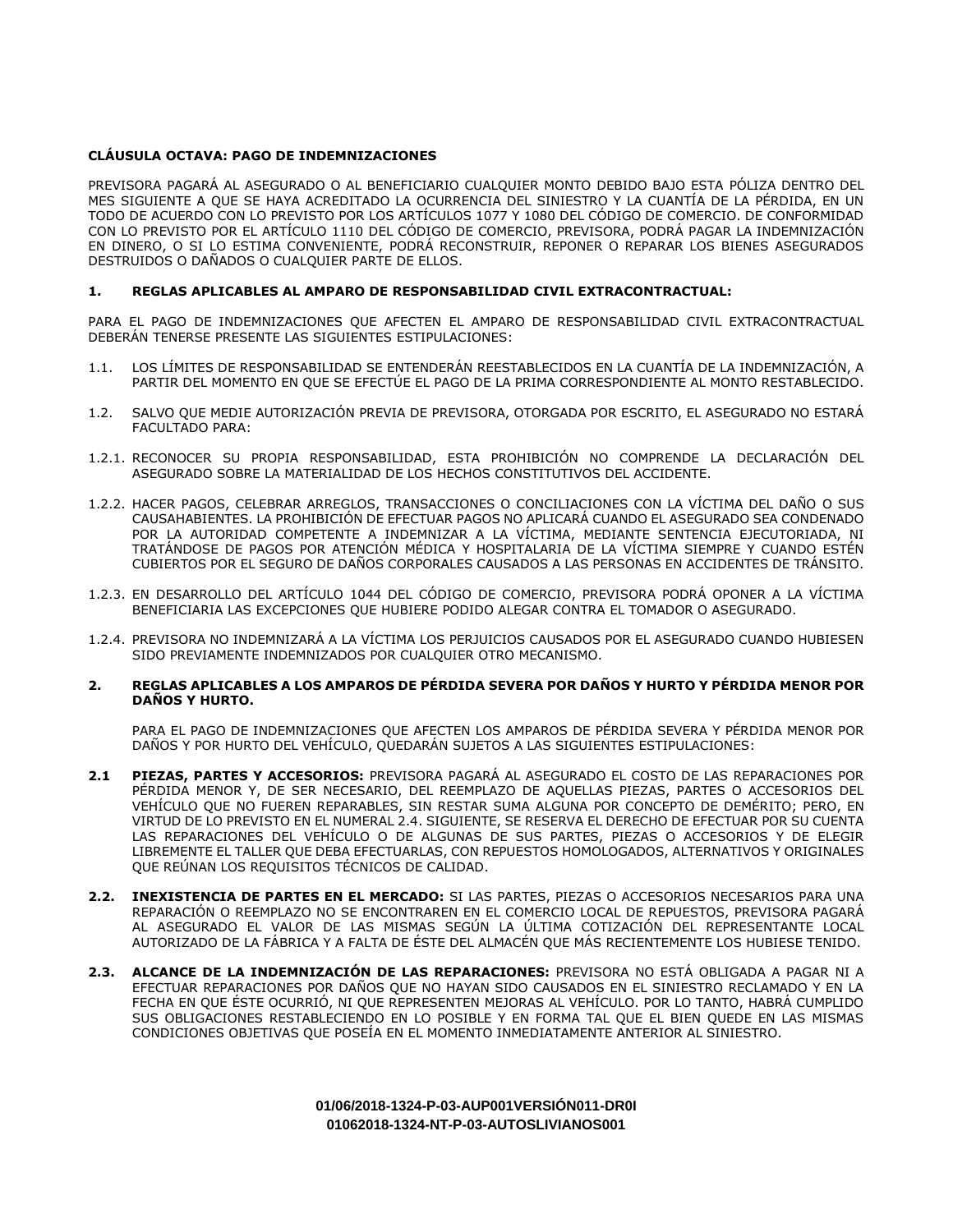- **2.4. CONDICIONES DE PREVISORA PARA INDEMNIZAR:**EL PAGO DE UNA INDEMNIZACIÓN EN CASO DE PÉRDIDA MENOR, NO REDUCE LA SUMA ASEGURADA ORIGINAL. EN EL EVENTO DE PÉRDIDA SEVERA POR DAÑOS O POR HURTO, A MENOS QUE EL ACREEDOR PRENDARIO AUTORICE EL PAGO DE LA INDEMNIZACIÓN AL ASEGURADO, SE HARÁ A FAVOR DEL DICHO ACREEDOR QUIEN DEBERÁ APARECER EN LA PÓLIZA COMO BENEFICIARIO, Y EL EXCEDENTE, SI LOS HUBIERE, SE PAGARÁ AL ASEGURADO.
- **2.5 EN CASO DE PÉRDIDA SEVERA POR DAÑOS, POR HURTO O HURTO CALIFICADO:** EL PAGO DE UNA INDEMNIZACIÓN EN CASO DE PÉRDIDA, SE HARÁ SIEMPRE Y CUANDO EL ASEGURADO COMO CONTRAPRESTACIÓN, TRASPASE LA PROPIEDAD DEL BIEN A PREVISORA; CON LOS SOPORTES DE PAZ Y SALVO POR TODO CONCEPTO DEL VEHÍCULO ANTE LAS AUTORIDADES Y ENTES ADMINISTRATIVOS,YA SEA POR PENDIENTES DE TRÁNSITO O POR IMPUESTOS DE IGUAL MANERA, EN LOS CASOS DE DESTRUCCIÓN TOTAL POR DAÑOS O PÉRDIDA SEVERA POR HURTO, SE DEBE PRESENTAR ANTE PREVISORA, COPIA DE LA CANCELACIÓN DEFINITIVA DE LA MATRÍCULA DEL VEHÍCULO EMITIDA POR EL ORGANISMO DE TRÁNSITO COMPETENTE O LA LICENCIA DE CANCELACIÓN DE MATRÍCULA Y EL CERTIFICADO DE TRADICIÓN, DONDE FIGURE PREVISORA COMO ÚLTIMA PROPIETARIA.

# **CLÁUSULA NOVENA: REVOCACIÓN**

ESTE SEGURO PODRÁ SER REVOCADO UNILATERALMENTE POR LOS CONTRATANTES. POR PREVISORA, MEDIANTE NOTICIA ESCRITA AL ASEGURADO, ENVIADA A SU ÚLTIMA DIRECCIÓN CONOCIDA, CON NO MENOS DE DIEZ (10) DÍAS HÁBILES DE ANTELACIÓN, CONTADOS A PARTIR DE LA FECHA DEL ENVÍO; POR EL ASEGURADO, EN CUALQUIER MOMENTO, MEDIANTE AVISO ESCRITO REMITIDO A PREVISORA, CON LOS EFECTOS PREVISTOS EN EL ARTÍCULO 1071 DEL CÓDIGO DE COMERCIO.

**PARÁGRAFO:** LA PRIMA A CORTO PLAZO SERÁ EQUIVALENTE A LA PRIMA PRORRATA DE LA VIGENCIA CORRIDA, MÁS UN RECARGO DEL DIEZ POR CIENTO (10%) SOBRE LA DIFERENCIA ENTRE DICHA PRIMA A PRORRATA Y LA ANUAL.

## **OTRAS CAUSALES DE EXTINCIÓN DEL CONTRATO DE SEGURO**

SON CAUSA DE EXTINCIÓN DEL CONTRATO DE SEGURO:

- 1. LA DESTRUCCIÓN DEL VEHÍCULO ASEGURADO POR CUALQUIER CIRCUNSTANCIA NO AMPARADA O CUBIERTA POR ESTE SEGURO.
- 2. LA ENAJENACIÓN O TRANSFERENCIA POR ACTO ENTRE VIVOS DEL VEHÍCULO AUTOMOTOR. DE CONFORMIDAD CON LO PREVISTO EN EL ARTÍCULO 1107 DEL CÓDIGO DE COMERCIO.
- 3. LA TRANSMISIÓN POR CAUSA DE MUERTE DEL INTERÉS ASEGURADO, DE CONFORMIDAD CON LO PREVISTO EN EL ARTÍCULO 1106 DEL CÓDIGO DE COMERCIO.

## **CLÁUSULA DÉCIMA: GARANTÍA DE LA TITULARIDAD DEL INTERÉS ASEGURABLE**

EL ASEGURADO GARANTIZA QUE EN UN TÉRMINO NO MAYOR A TREINTA (30) DÍAS CORRIENTES CONTADOS A PARTIR DE LA FECHA DE INICIO DE VIGENCIA DEL SEGURO, EFECTUARÁ EL TRASPASO O MATRÍCULA DEL VEHÍCULO ASEGURADO; POR CONSIGUIENTE, DEBERÁ APORTAR A PREVISORA LA TARJETA DE PROPIEDAD DEL VEHÍCULO ACTUALIZADA.

VENCIDO ESTE PLAZO, SIN QUE EL ASEGURADO HAYA CUMPLIDO CON ESTA GARANTÍA, PREVISORA PODRÁ DAR POR TERMINADO EL PRESENTE CONTRATO DE SEGURO, DANDO APLICACIÓN A LO ENUNCIADO EN EL ARTÍCULO 1061 DEL CÓDIGO DE COMERCIO.

## **CLÁUSULA DÉCIMA PRIMERA: SALVAMENTO**

CUANDO EL ASEGURADO SEA INDEMNIZADO, EL VEHÍCULO O SUS PARTES SALVADOS O RECUPERADOS QUEDARÁN DE PROPIEDAD DE PREVISORA.

EL ASEGURADO PARTICIPARÁ PROPORCIONALMENTE EN LA VENTA DEL SALVAMENTO NETO, TENIENDO EN CUENTA EL DEDUCIBLE Y EL INFRASEGURO, CUANDO HUBIERE LUGAR A ESTE ÚLTIMO. SE ENTIENDE POR SALVAMENTO NETO EL VALOR RESULTANTE DE DESCONTAR DEL VALOR DE VENTA DEL MISMO LOS GASTOS REALIZADOS POR PREVISORA, TALES COMO LOS NECESARIOS PARA LA RECUPERACIÓN Y COMERCIALIZACIÓN DE DICHO SALVAMENTO.

## **CLÁUSULA DÉCIMA SEGUNDA: OBLIGACIONES DEL ASEGURADO CON OCASIÓN DE UN SINIESTRO**

EN CASO DE CUALQUIER PÉRDIDA, DAÑO O PERJUICIO QUE PUDIERA DAR LUGAR A UNA AFECTACIÓN DE ESTA PÓLIZA, EL ASEGURADO O EL BENEFICIARIO, SEGÚN CORRESPONDA, ESTARÁN OBLIGADOS A CUMPLIR CON LAS SIGUIENTES OBLIGACIONES: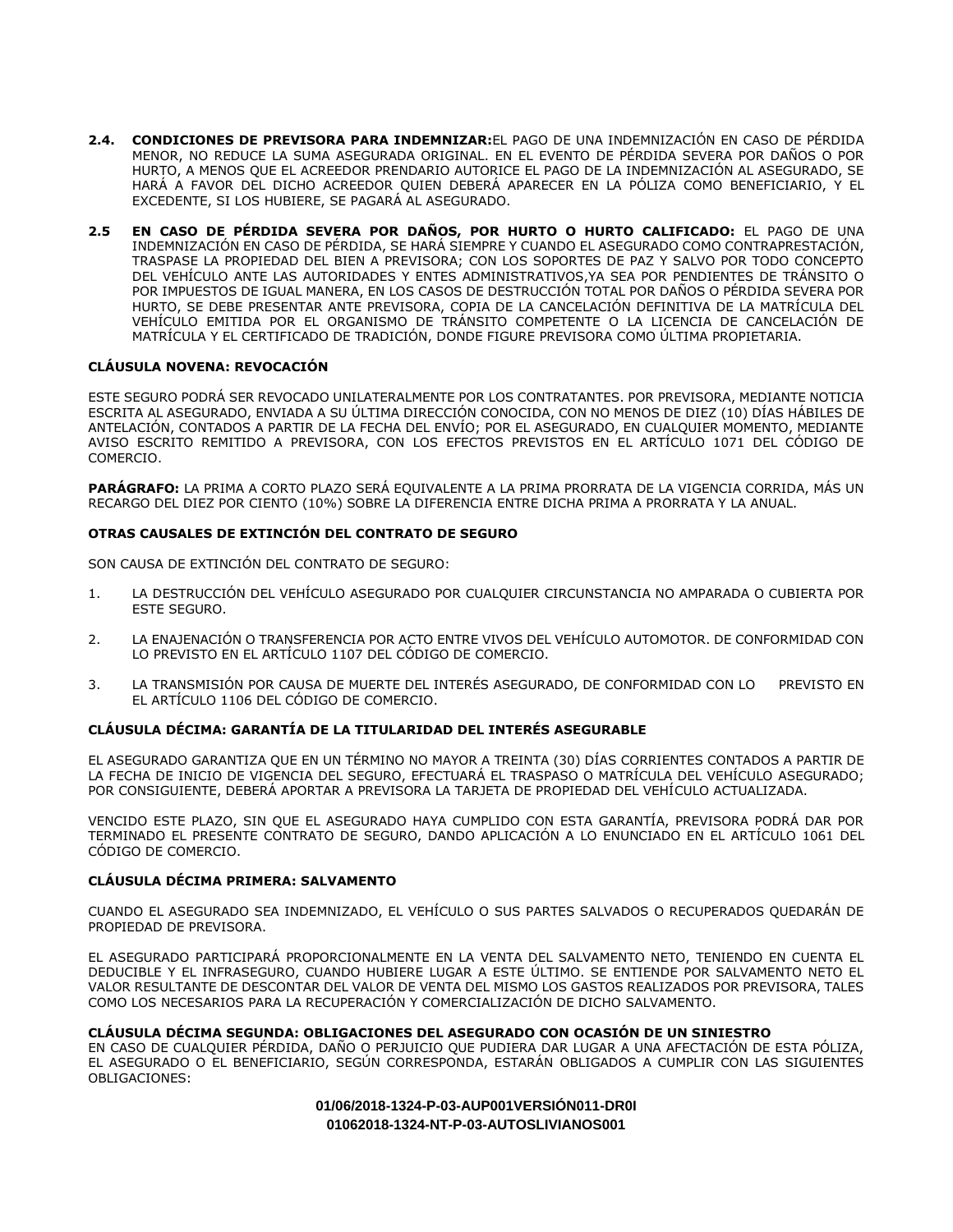- 1.1 DE ACUERDO CON LO PREVISTO EN ARTÍCULO 1075 DEL CÓDIGO DE COMERCIO DAR AVISO DEL SINIESTRO DENTRO DE LOS TRES (3) DÍAS HÁBILES SIGUIENTES A QUE SE CONOCIÓ O DEBIÓ CONOCERSE,
- 1.2 TOMAR TODAS LAS MEDIDAS QUE SEAN RAZONABLES, A LOS EFECTOS DE EVITAR LA EXTENSIÓN Y PROPAGACIÓN DE LA PÉRDIDA, DAÑO O SINIESTRO ASÍ DE ACUERDO CON LO PREVISTO EN EL ARTÍCULO 1074 DEL CÓDIGO DE COMERCIO. PREVISORA LE REEMBOLSARÁ AL ASEGURADO LOS GASTOS RAZONABLEMENTE INCURRIDOS EN EL CUMPLIMIENTO DE ESTA OBLIGACIÓN EN ADICIÓN A CUALQUIER PÉRDIDA RECUPERABLE BAJO ESTA PÓLIZA.
- 1.3 DAR AVISO A PREVISORA DE TODA DEMANDA, PROCEDIMIENTO O DILIGENCIA, CARTA O RECLAMACIÓN, NOTIFICACIÓN O CITACIÓN QUE RECIBA DENTRO DE LOS DIEZ (10) DÍAS HÁBILES SIGUIENTES A LA FECHA EN QUE TENGA NOTICIA DE ELLO, RELACIONADA CON CUALQUIER ACONTECIMIENTO QUE PUEDA DAR LUGAR A RECLAMACIÓN DE ACUERDO CON LA PRESENTE PÓLIZA.
- 1.4 NO RENUNCIAR A CUALQUIER DERECHO QUE PUEDA TENER FRENTE A TERCEROS RESPONSABLES DEL SINIESTRO Y, EN GENERAL, HACER TODO LO QUE ESTÉ A SU ALCANCE PARA PERMITIRLE A PREVISORA EJERCER LA SUBROGACIÓN.
- 1.5 PROVEER AL SALVAMENTO DE LA PROPIEDAD ASEGURADA, PRESERVAR TODAS LAS PARTES AFECTADAS Y PONERLAS A DISPOSICIÓN PARA QUE PUEDAN SER INSPECCIONADAS POR PARTE DE PREVISORA, O DE UN AGENTE AUTORIZADO CUANDO A ELLO HAYA LUGAR.
- 1.6 NO HACER ABANDONO DE LA PROPIEDAD ASEGURADA, NI SIQUIERA EN FAVOR DE PREVISORA.
- 1.7 DECLARAR LOS SEGUROS COEXISTENTES SOBRE LOS BIENES ASEGURADOS.

EL INCUMPLIMIENTO DE CUALQUIER DE LAS ANTERIORES OBLIGACIONES POR PARTE DEL ASEGURADO LEGITIMARÁ A PREVISORA, DE ACUERDO CON LO PREVISTO POR EL ARTÍCULO 1078 DEL CÓDIGO DE COMERCIO, PARA DEDUCIR DEL MONTO DE LA INDEMNIZACIÓN, EL VALOR DE LOS PERJUICIOS QUE DICHO INCUMPLIMIENTO LE HUBIERE CAUSADO.

EN TODO CASO, EL INCUMPLIMIENTO MALICIOSO DE LA OBLIGACIÓN DE DECLARAR SEGUROS COEXISTENTES, CONLLEVARÁ LA PÉRDIDA DEL DERECHO A SER INDEMNIZADO CONFORME LO PRECEPTUADO EN EL ARTÍCULO 1076 DEL CÓDIGO DE COMERCIO.

## **CLÁUSULA DECIMA TERCERA: PÉRDIDA DEL DERECHO A LA INDEMNIZACIÓN**

EL ASEGURADO O EL BENEFICIARIO QUEDARÁN PRIVADOS DE TODO DERECHO PROCEDENTE DE LA PRESENTE PÓLIZA, EN LOS SIGUIENTES CASOS:

- **A.** CUANDO LA RECLAMACIÓN PRESENTADA FUERE DE CUALQUIER MANERA FRAUDULENTA; SI EN APOYO DE ELLA, SE HICIEREN O UTILIZAREN DECLARACIONES FALSAS O SI SE EMPLEAREN OTROS MEDIOS O DOCUMENTOS ENGAÑOSOS O DOLOSOS.
- **B.** CUANDO AL DAR NOTICIA DEL SINIESTRO OMITEN MALICIOSAMENTE INFORMAR DE LOS SEGUROS COEXISTENTES SOBRE LOS MISMOS BIENES E INTERESES ASEGURADOS.
- **C.** CUANDO RENUNCIEN A SUS DERECHOS CONTRA LOS TERCEROS RESPONSABLES DEL SINIESTRO.

## **CLÁUSULA DÉCIMA CUARTA: COEXISTENCIA DE SEGUROS**

APLICARÁ LO DISPUESTO EN EL ARTÍCULO 1092 DEL CÓDIGO DE COMERCIO EN CASO DE PLURALIDAD O DE COEXISTENCIA DE SEGUROS.

## **CLÁUSULA DÉCIMA QUINTA: TRANSFERENCIA O TRANSMISIÓN DEL INTERÉS ASEGURABLE**

- **A.** POR ACTO ENTRE VIVOS. APLICARÁ LO PREVISTO EN EL ARTÍCULO 1107 DEL CÓDIGO DE COMERCIO.
- **B.** POR CAUSA DE MUERTE. APLICARÁ LO PREVISTO EN EL ARTÍCULO 1106 DEL CÓDIGO DE COMERCIO.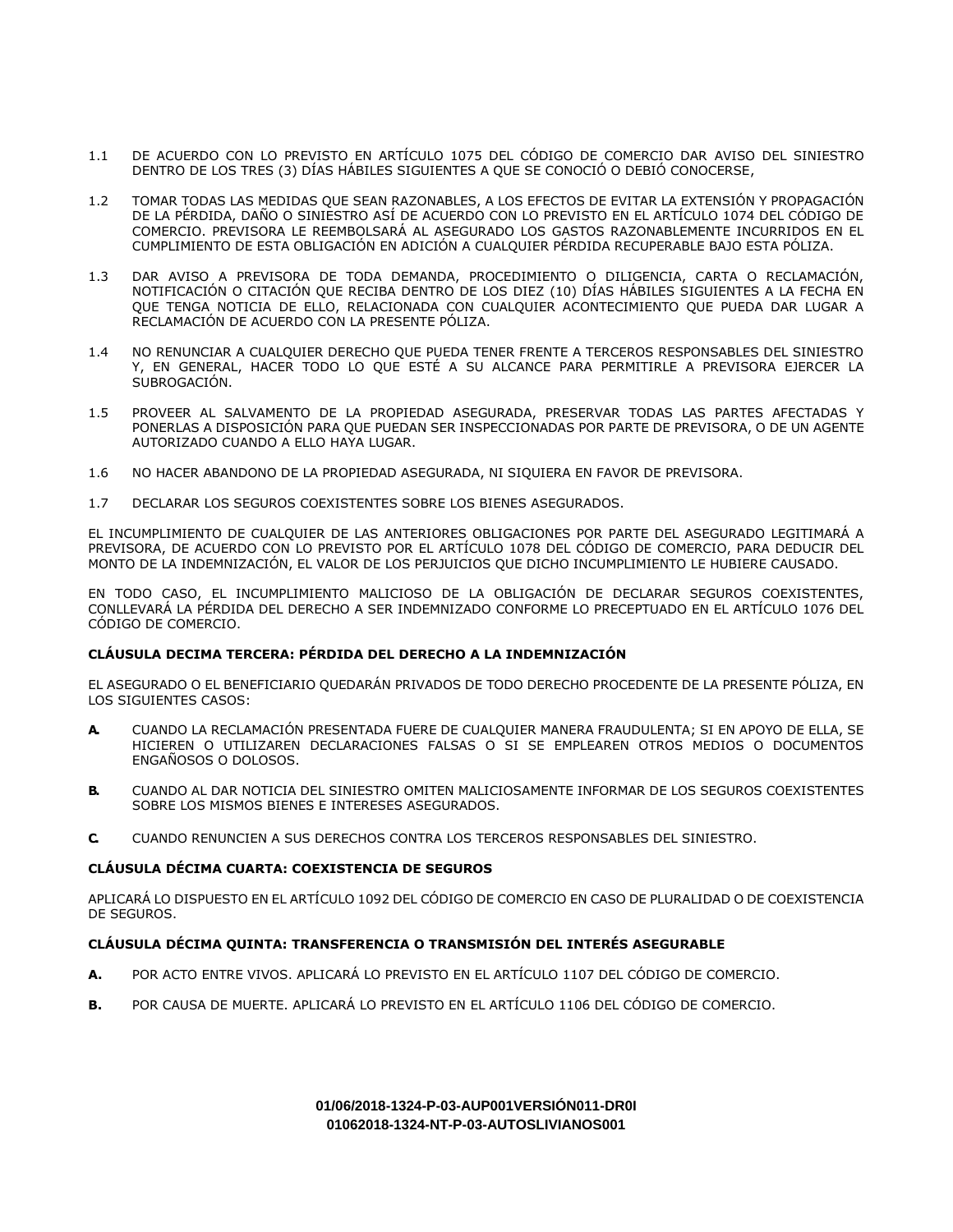# **CLÁUSULA DÉCIMA SEXTA: PRESCRIPCIÓN**

APLICARÁ LO PREVISTO EN EL ARTÍCULO 1081 DEL CÓDIGO DE COMERCIO. EN EL CASO DE SINIESTROS QUE AFECTEN EL AMPARO DE RESPONSABILIDAD CIVIL, SERÁ APLICABLE LO DISPUESTO POR EL ARTÍCULO 1131 DEL CÓDIGO DE COMERCIO.

# **CLÁUSULA DÉCIMA SÉPTIMA: NOTIFICACIONES**

CUALQUIER NOTIFICACIÓN QUE DEBAN HACER LAS PARTES EN DESARROLLO DEL PRESENTE CONTRATO DEBERÁ CONSIGNARSE POR ESCRITO, SIN PERJUICIO DE LA OBLIGACIÓN DEL AVISO DEL SINIESTRO Y SERÁ PRUEBA DE LA MISMA, LA CONSTANCIA DE SU ENVÍO POR CORREO CERTIFICADO DIRIGIDO A LA ÚLTIMA DIRECCIÓN REGISTRADA DE LA OTRA PARTE.

## **CLÁUSULA DECIMA OCTAVA: DEDUCIBLE**

EL DEDUCIBLE DETERMINADO PARA CADA AMPARO EN LA CARÁTULA DE LA PÓLIZA, ES EL MONTO O PORCENTAJE DEL DAÑO INDEMNIZABLE QUE SE DEDUCE DE ÉSTE Y QUE POR TANTO SIEMPRE QUEDA A CARGO DEL ASEGURADO Y NO PODRÁ ASEGURARSE MEDIANTE CONTRATACIÓN DE UN SEGURO ADICIONAL.

**PARÁGRAFO:** SI EL VALOR DE LA PÉRDIDA ES IGUAL O INFERIOR AL MONTO DEL DEDUCIBLE, NO HABRÁ LUGAR A LA INDEMNIZACIÓN.

# **CLÁUSULA DÉCIMA NOVENA: SUBROGACIÓN**

APLICARÁ DE ACUERDO CON LO PREVISTO POR LOS ARTÍCULOS 1096 A 1099 DEL CÓDIGO DE COMERCIO.

# **CLÁUSULA VIGÉSIMA: JURISDICCIÓN Y LEY APLICABLE**

LOS TÉRMINOS Y CONDICIONES SE RIGEN POR LAS LEYES DE LA REPÚBLICA DE COLOMBIA CONFORME LO DISPONE EL ARTÍCULO 869 DEL CÓDIGO DE COMERCIO. ADICIONALMENTE, CUALQUIER DESACUERDO ENTRE EL ASEGURADO Y PREVISORA CON RESPECTO A CUALQUIER ASPECTO DE ESTE CONTRATO SE SOMETERÁ A LOS TRIBUNALES DE LA REPÚBLICA DE COLOMBIA, ANTE JUSTICIA ORDINARIA.

## **CLÁUSULA VIGÉSIMA PRIMERA: DOMICILIO**

SE FIJA COMO DOMICILIO DE LAS PARTES LA CIUDAD DE BOGOTÁ D.C., EN LA REPÚBLICA DE COLOMBIA.

# **CLÁUSULA VIGÉSIMA SEGUNDA: MODIFICACIONES A ESTE CONTRATO**

CUALQUIER MODIFICACIÓN, ACUERDO ADICIONAL, CAMBIO O ADICIÓN QUE SE HAGAN A ESTA PÓLIZA, SÓLO TENDRÁ VALOR PROBATORIO CUANDO CONSTEN POR ESCRITO, CON ACEPTACIÓN EXPRESA DE LAS PARTES.

## **CLÁUSULA VIGÉSIMA TERCERA: CESIÓN**

ESTA PÓLIZA Y CUALQUIER DE LOS CERTIFICADOS O ANEXOS QUE SE EXPIDAN CON BASE EN ELLA NO PODRÁN SER OBJETO DE CESIÓN SIN EL PREVIO CONSENTIMIENTO POR ESCRITO DE PREVISORA.

## **CLÁUSULA VIGÉSIMA CUARTA: OBLIGACIONES EN MATERIA DE PREVENCIÓN Y CONTROL DE LAVADO DE ACTIVOS Y/O FINANCIACIÓN DEL TERRORISMO**

EL TOMADOR Y/O ASEGURADO SE COMPROMETE A DILIGENCIAR ÍNTEGRA Y SIMULTÁNEAMENTE A LA CELEBRACIÓN CONTRATO DE SEGURO, EL FORMULARIO DE VINCULACIÓN O CONOCIMIENTO DE CLIENTES QUE LE SERÁ ENTREGADO POR PREVISORA Y, QUE RESULTA, DE OBLIGATORIO CUMPLIMIENTO PARA SATISFACER LOS REQUERIMIENTOS DEL SISTEMA DE ADMINISTRACIÓN DE RIESGOS DE LAVADO DE ACTIVOS Y LA FINANCIACIÓN DEL TERRORISMO- SARLAFT.

SI ALGUNO DE LOS DATOS CONTENIDOS EN EL CITADO FORMULARIO SUFRE MODIFICACIÓN EN LO QUE RESPECTA AL TOMADOR/ ASEGURADO, DURANTE LA VIGENCIA DEL SEGURO, ESTE DEBERÁ INFORMAR TAL CIRCUNSTANCIA A PREVISORA, PARA LO CUAL DILIGENCIARÁ NUEVAMENTE EL RESPECTIVO FORMATO.

ES REQUISITO PARA LA RENOVACIÓN DEL SEGURO QUE, EL TOMADOR Y/O ASEGURADO DILIGENCIEN NUEVAMENTE EL FORMULARIO DE VINCULACIÓN O DE CONOCIMIENTO DEL CLIENTE.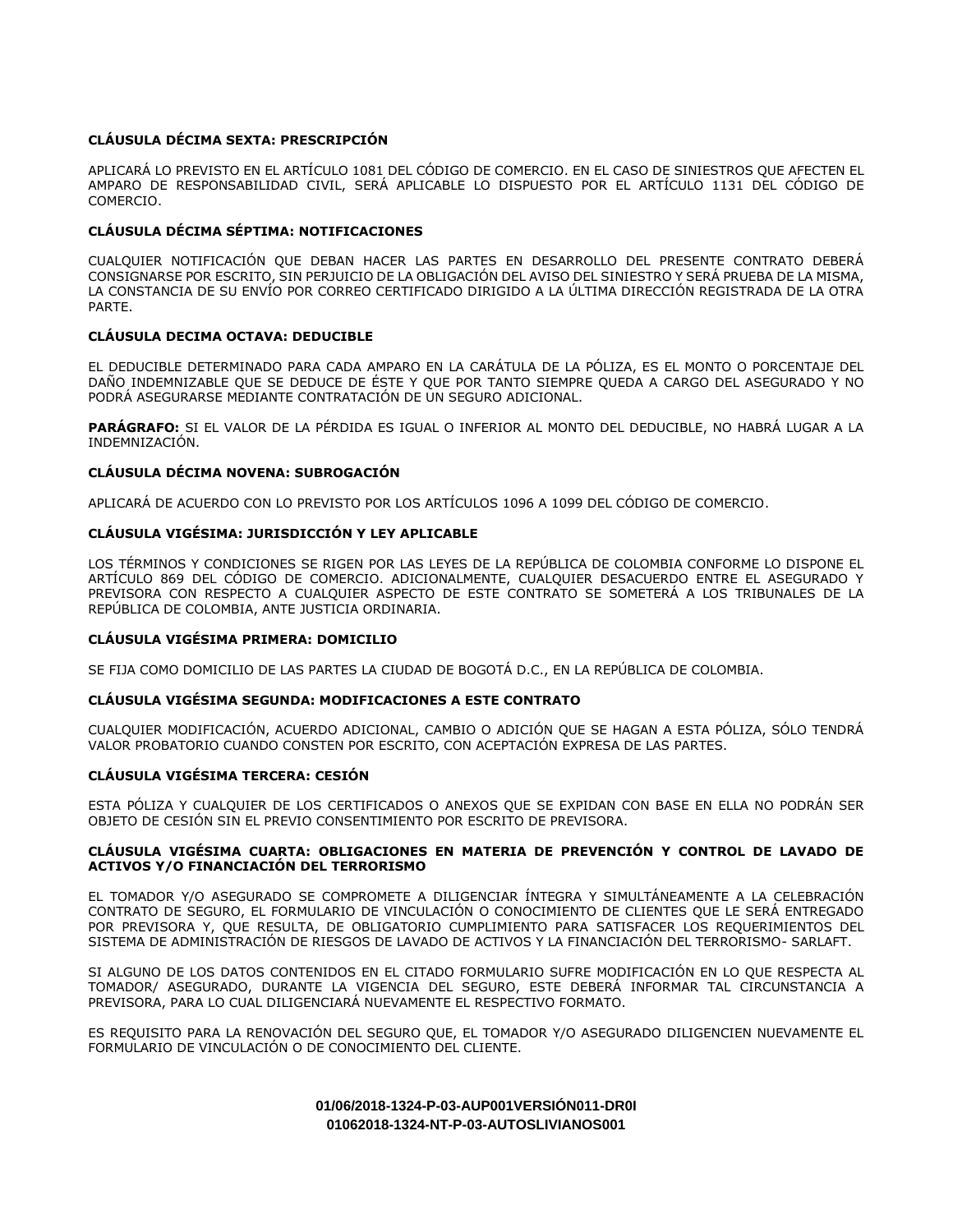**PARÁGRAFO:** CUANDO EL BENEFICIARIO DEL SEGURO SEA UNA PERSONA DIFERENTE AL TOMADOR Y/O ASEGURADO, LA INFORMACIÓN RELATIVA AL BENEFICIARIO DEBERÁ SER DILIGENCIADA POR ÉSTE AL MOMENTO DE LA PRESENTACIÓN DE LA RECLAMACIÓN, CONFORME AL FORMULARIO QUE PREVISORA SUMINISTRARÁ PARA TAL EFECTO.

# **CLÁUSULA VIGÉSIMA QUINTA: PROTECCIÓN DE DATOS DE CARÁCTER PERSONAL / CONSULTA Y REPORTE A LAS CENTRALES DE RIESGO**

EL TOMADOR Y/O ASEGURADO AUTORIZA EXPRESAMENTE A **PREVISORA,** IDENTIFICADA CON NIT. 860.002.400-2 A REALIZAR EL TRATAMIENTO DE INCLUIR LOS DATOS DE CARÁCTER PERSONAL QUE RECOPILE EN VIRTUD Y TODOS LOS DATOS POSTERIORES, QUE ESTÉN RELACIONADOS CON EL CUMPLIMIENTO DE LA SOLICITUD PRESENTADA DE FORMA FÍSICA, TELEFÓNICA Y/O ESCRITA, ASÍ COMO DEL PRESENTE CONTRATO DE SEGURO Y LOS QUE SURJAN DURANTE SU DESARROLLO, YA SEAN ESTOS DE NATURALEZA PÚBLICA, PRIVADA O SEMIPRIVADA, INCLUYENDO DATOS DE IDENTIFICACIÓN, DATOS DE CONTACTO Y DATOS FINANCIEROS, RELACIONADOS CON EL TOMADOR Y/O ASEGURADO Y LA PERSONA JURÍDICA QUE REPRESENTA. ESTOS DATOS PODRÁN SER ALMACENADOS EN LAS BASES DE DATOS DE **PREVISORA,** FÍSICAS Y/O DIGITALES, POR LAS QUE ES Y SERÁ RESPONSABLE, DURANTE EL TIEMPO QUE SE MANTENGA LA RELACIÓN QUE SE REGULA POR MEDIO DEL PRESENTE CONTRATO O AÚN DESPUÉS DE FINALIZADO, POR EL TIEMPO QUE **PREVISORA** LO REQUIERA PARA DAR CUMPLIMIENTO A SUS OBLIGACIONES LEGALES, ASÍ COMO A LAS SIGUIENTES FINALIDADES FRENTE A MI O MI REPRESENTADA:

- i. LA EJECUCIÓN Y CUMPLIMIENTO DE LOS FINES CONTRACTUALES QUE COMPRENDE LA ACTIVIDAD ASEGURADORA, ASÍ COMO TODO LO QUE INVOLUCRE LA GESTIÓN INTEGRAL DEL SEGURO CONTRATADO;
- ii. CONOCIMIENTO AL CLIENTE Y EL CONTROL Y LA PREVENCIÓN DE FRAUDE;
- iii. REALIZAR EL TRÁMITE DE LA VINCULACIÓN COMO CONSUMIDOR FINANCIERO, DEUDOR, Y/O CONTRAPARTE CONTRACTUAL DE **PREVISORA**;
- iv. VERIFICAR LA INFORMACIÓN ENTREGADA EN CUALQUIER MOMENTO ANTES O DURANTE LA RELACIÓN CONTRACTUAL COMO TOMADOR/ASEGURADO CON DIFERENTES FUENTES, SEAN ESTAS PÚBLICAS Y/O PRIVADAS DE CONSIDERARSE PERTINENTE CON EL FIN DE COMPROBAR EL CUMPLIMIENTO DE OBLIGACIONES PECUNIARIAS Y CONTRACTUALES;
- v. REALIZAR CONTACTOS VÍA CORREO ELECTRÓNICO, CORREO POSTAL, MENSAJES DE TEXTO MMS/SMS TELEFÓNICAMENTE, O MEDIANTE PLATAFORMAS DE MENSAJERÍA INSTANTÁNEA (COMO LO ES WHATSAPP) COMO ACTIVIDAD PROPIA DE LA EJECUCIÓN Y/O CUMPLIMIENTO DE LA RELACIÓN CONTRACTUAL INCLUYENDO ACTIVIDADES DE LOCALIZACIÓN Y COBRANZA;
- vi. REALIZAR LA LIQUIDACIÓN Y PAGO DE SINIESTROS;
- vii. ENVIAR CORREOS ELECTRÓNICOS, CORREO POSTAL, MENSAJES DE TEXTO MMS/SMS O CONTACTARME TELEFÓNICAMENTE O MEDIANTE PLATAFORMAS DE MENSAJERÍA INSTANTÁNEA (COMO LO ES WHATSAPP) EN DESARROLLO DE ACTIVIDADES DE MERCADEO, CON FINES COMERCIALES Y/O PARA OFRECERME PRODUCTOS Y SERVICIOS PROPIOS DE **PREVISORA** Y/O DE OTRAS EMPRESAS, ALIADAS DE **PREVISORA.**
- viii. LA ELABORACIÓN DE ESTUDIOS TÉCNICO-ACTUARIALES, ESTADÍSTICAS, ENCUESTAS, ANÁLISIS DE TENDENCIAS DEL MERCADO Y, EN GENERAL, ESTUDIOS DE TÉCNICA ASEGURADORA;
- ix. ENVÍO DE INFORMACIÓN RELATIVA A LA EDUCACIÓN FINANCIERA, ENCUESTAS DE SATISFACCIÓN DE CLIENTES Y OFERTAS COMERCIALES DE SEGUROS, ASÍ COMO DE OTROS SERVICIOS INHERENTES A LA ACTIVIDAD ASEGURADORA DE **PREVISORA**;
- x. ENVÍO DE INFORMACIÓN DE POSIBLES SUJETOS DE TRIBUTACIÓN EN LOS ESTADOS UNIDOS AL INTERNAR REVENUE SERVICE (IRS) Y/O A LA DIRECCIÓN DE IMPUESTOS Y ADUANAS NACIONALES DE COLOMBIA (DIAN), EN LOS TÉRMINOS DEL FOREIGN ACCOUNT TAX COMPLIANCE ACT (FATCA), O LAS NORMAS QUE LO MODIFIQUEN Y LAS REGLAMENTACIONES APLICABLES;
- xi. CUMPLIMIENTO DE OBLIGACIONES LEGALES DE **PREVISORA** EN SU CALIDAD DE ASEGURADORA;
- xii. ATENDER REQUERIMIENTOS DE AUTORIDADES COMPETENTES EN EJERCICIO DE SUS FUNCIONES;
- xiii. ATENDER PETICIONES, QUEJAS Y RECLAMOS;
- xiv. CONSERVARLA PARA FINES ESTADÍSTICOS E HISTÓRICOS Y/O PARA DAR CUMPLIMIENTO A LAS OBLIGACIONES LEGALES EN CUANTO A LO QUE A CONSERVACIÓN DE INFORMACIÓN Y DOCUMENTOS SE REFIERE;
- xv. INTERCAMBIO O REMISIÓN DE INFORMACIÓN EN VIRTUD DE TRATADOS Y ACUERDOS INTERNACIONALES E INTERGUBERNAMENTALES SUSCRITOS POR COLOMBIA.

SE AUTORIZA A **PREVISORA** PARA QUE CONSULTE EN CUALQUIER MOMENTO, EN LAS CENTRALES DE INFORMACIÓN CREDITICIA, TODOS LOS DATOS RELEVANTES PARA CONOCER MI CAPACIDAD DE PAGO O LA DE MI REPRESENTADA, O PARA VALORAR EL RIESGO PRESENTE O FUTURO DE CELEBRAR CONTRATOS; ASÍ COMO PARA QUE REPORTE A LAS CENTRALES DE INFORMACIÓN CREDITICIA DATOS SOBRE EL CUMPLIMIENTO OPORTUNO O EL INCUMPLIMIENTO, SI LO HUBIERE, DE LAS OBLIGACIONES O DEBERES LEGALES DE CONTENIDO PATRIMONIAL, DERIVADOS DEL PRESENTE CONTRATO. SE AUTORIZA PARA QUE LAS NOTIFICACIONES O COMUNICACIONES PREVIAS RELACIONADAS CON EL REPORTE NEGATIVO DE INFORMACIÓN FINANCIERA Y CREDITICIA SEAN REMITIDAS DE FORMA FÍSICA, AL CORREO ELECTRÓNICO, A TRAVÉS DE MENSAJES DE TEXTO SMS Y/O A TRAVÉS DE MENSAJES ENVIADO MEDIANTE APLICACIONES